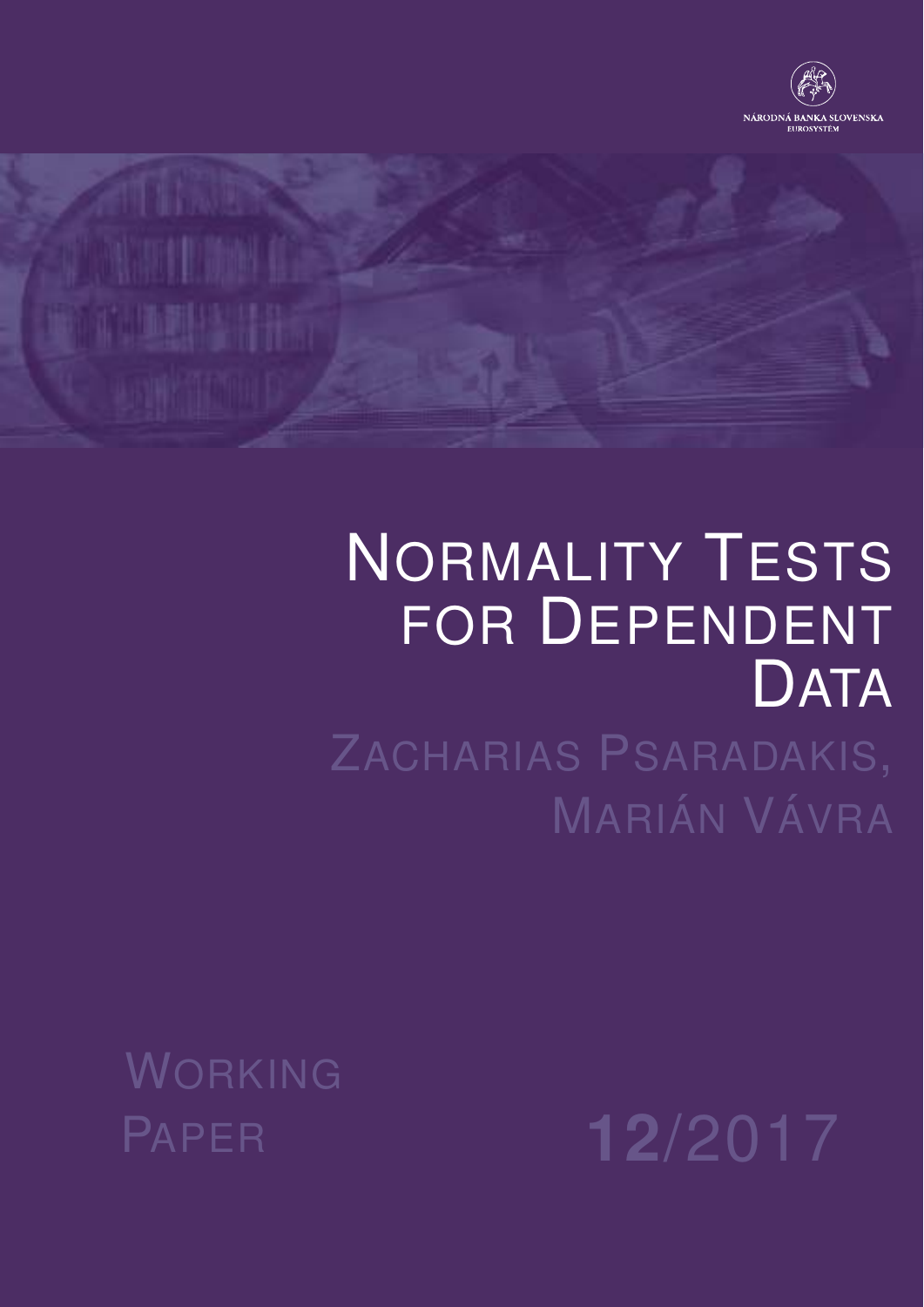

© National Bank of Slovakia www.nbs.sk Imricha Karvaša 1 813 25 Bratislva

research@nbs.sk

November 2017

ISSN 1337-5830

The views and results presented in this paper are those of the authors and do not necessarily represent the official opinions of the National Bank of Slovakia.

All rights reserved.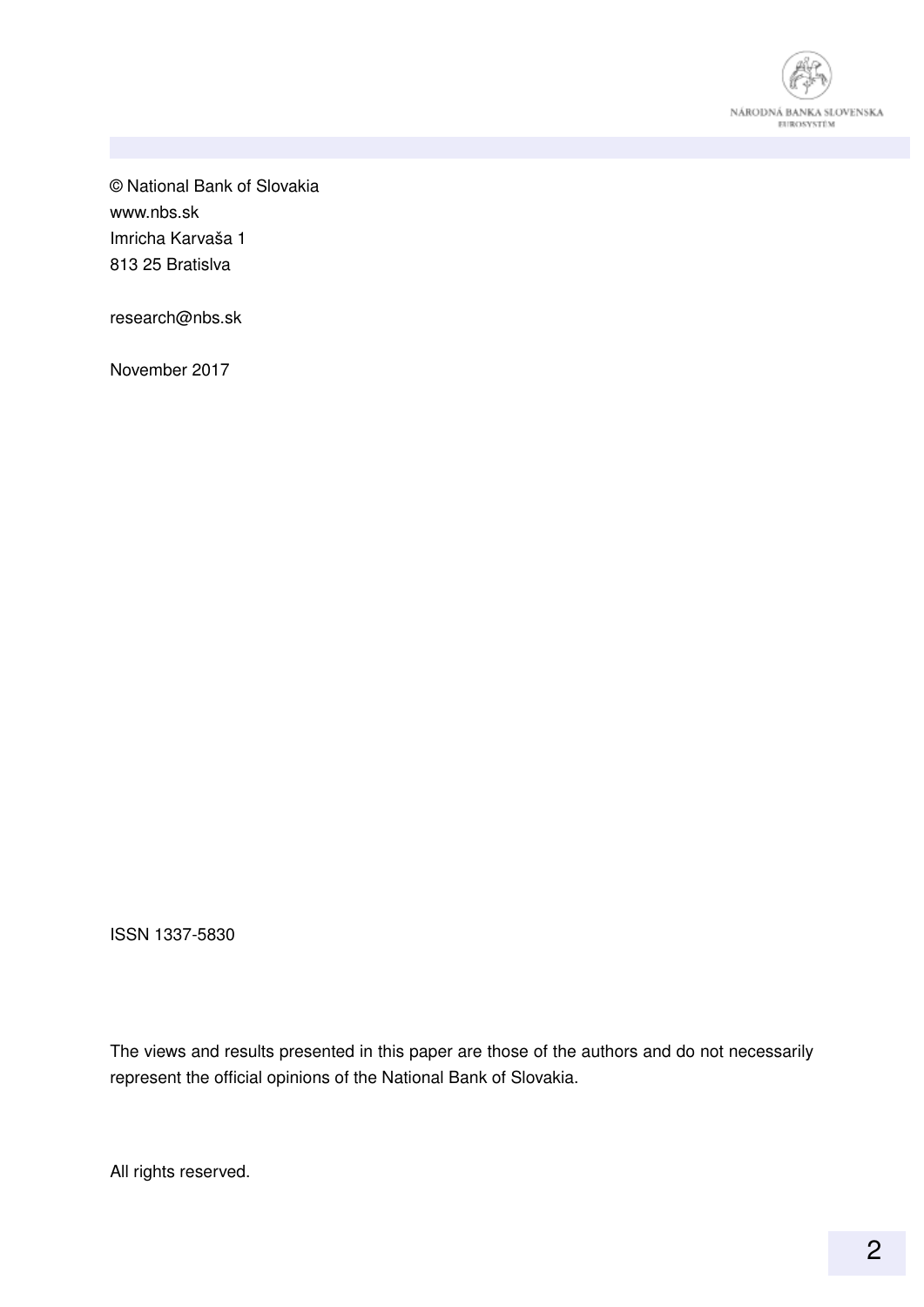

#### Normality Tests for Dependent Data<sup>1</sup>

Working paper NBS

Zacharias Psaradakis, Marián Vávra<sup>2</sup>

#### **Abstract**

The paper considers the problem of testing for normality of the one-dimensional marginal distribution of a strictly stationary and weakly dependent stochastic process. The possibility of using an autoregressive sieve bootstrap procedure to obtain critical values and P-values for normality tests is explored. The small-sample properties of a variety of tests are investigated in an extensive set of Monte Carlo experiments. The bootstrap version of the classical skewness–kurtosis test is shown to have the best overall performance in small samples.

JEL classification: C12, C15, C32 Key words: Autoregressive sieve bootstrap, Normality test, Weak dependence

Downloadable at http://www.nbs.sk/en/publications-issued-by-the-nbs/working-papers

<sup>&</sup>lt;sup>1</sup>The authors are grateful to Antonio Trujillo-Ortiz for making some of his Matlab code available.

<sup>&</sup>lt;sup>2</sup>Zacharias Psaradakis, Department of Economics, Mathematics and Statistics, Birkbeck, University of London. Marián Vávra, Research Department of the NBS.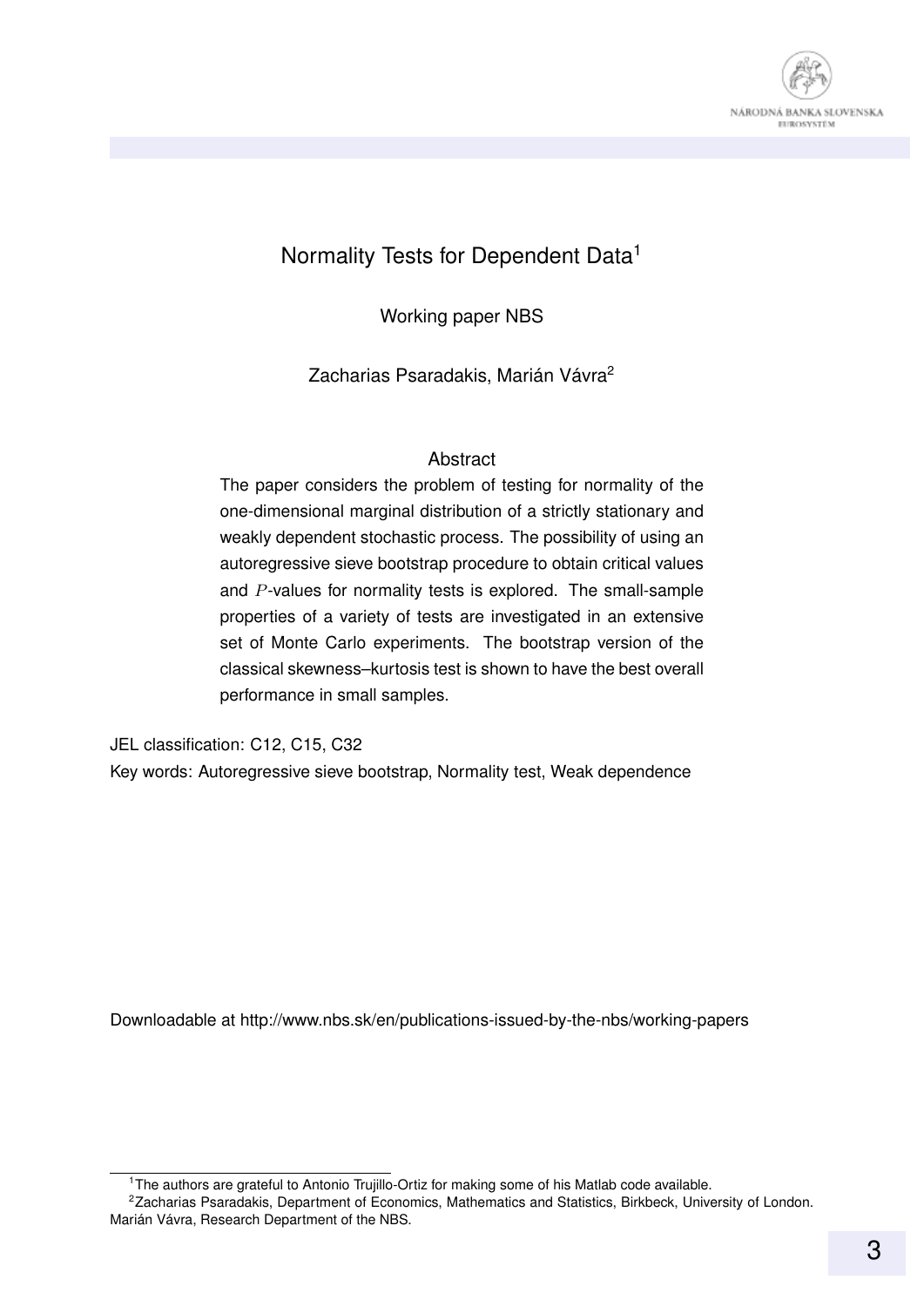

## **1. INTRODUCTION**

The problem of testing whether a sample of observations comes from a Gaussian distribution has attracted considerable attention over the years. This is not perhaps surprising in view of the fact that normality is a common maintained assumption in a wide variety of statistical procedures, including estimation, inference, and forecasting procedures. In the context of model building, a test for normality is often a useful diagnostic for assessing whether a particular type of stochastic model may provide an appropriate characterization of the data (for instance, non-linear models are unlikely to be an adequate approximation to a time series having a Gaussian one-dimensional marginal distribution). Normality tests may also be useful in evaluating the validity of different hypotheses and models to the extent that the latter rely on or imply Gaussianity, as is the case, for example, with some option pricing, asset pricing, and dynamic stochastic general equilibrium models found in the economics and finance literature. Other examples where normality or otherwise of the marginal distribution is of interest, include value-at-risk calculations (e.g., Cotter (2007)), and copula-based modelling for multivariate time series with the marginal distribution and the copula function being specified separately. Kilian and Demiroglu (2000) and Bontemps and Meddahi (2005) give further examples where testing for normality is of interest.

Although most of the literature on tests for normality has focused on the case of independent and identically distributed (i.i.d.) observations (see Thode (2002) for an extensive review), a number of tests which are valid for dependent data have also been proposed. These include tests based on empirical standardized cumulants (Lobato and Velasco (2004), Bai and Ng (2005)), moment conditions of various types (e.g., Epps (1987), Moulines and Choukri (1996), Bontemps and Meddahi (2005)), the bispectral density function (e.g., Hinich (1982), Nusrat and Harvill (2008), Berg et al. (2010)), and the empirical distribution function (Psaradakis and Vávra (2017)). Unlike normality tests for i.i.d. observations, whose finite-sample behaviour has been extensively studied (see, inter alia, Baringhaus et al. (1989), Romão et al. (2010), and Yap and Sim (2011)), a similar comparison, across a common set of data-generating mechanisms, of tests designed for dependent data is not currently available in the literature.

Our aim in this paper is twofold. First, we wish to investigate the small-sample size and power properties of tests for normality of the one-dimensional marginal distribution of a strictly stationary time series. The tests under consideration are some of those mentioned in the previous paragraph, as well as tests that rely on the empirical characteristic function of the data. Second, since in the presence of serial dependence conventional large-sample approximations to the null distributions of some of the test statistics under consideration are inaccurate, unknown, or depend on the correlation structure of the data in complicated ways, we wish to investigate the possibility of using bootstrap resampling to implement tests of normality. More specifically, we consider estimating the null sampling distributions of the test statistics of interest by means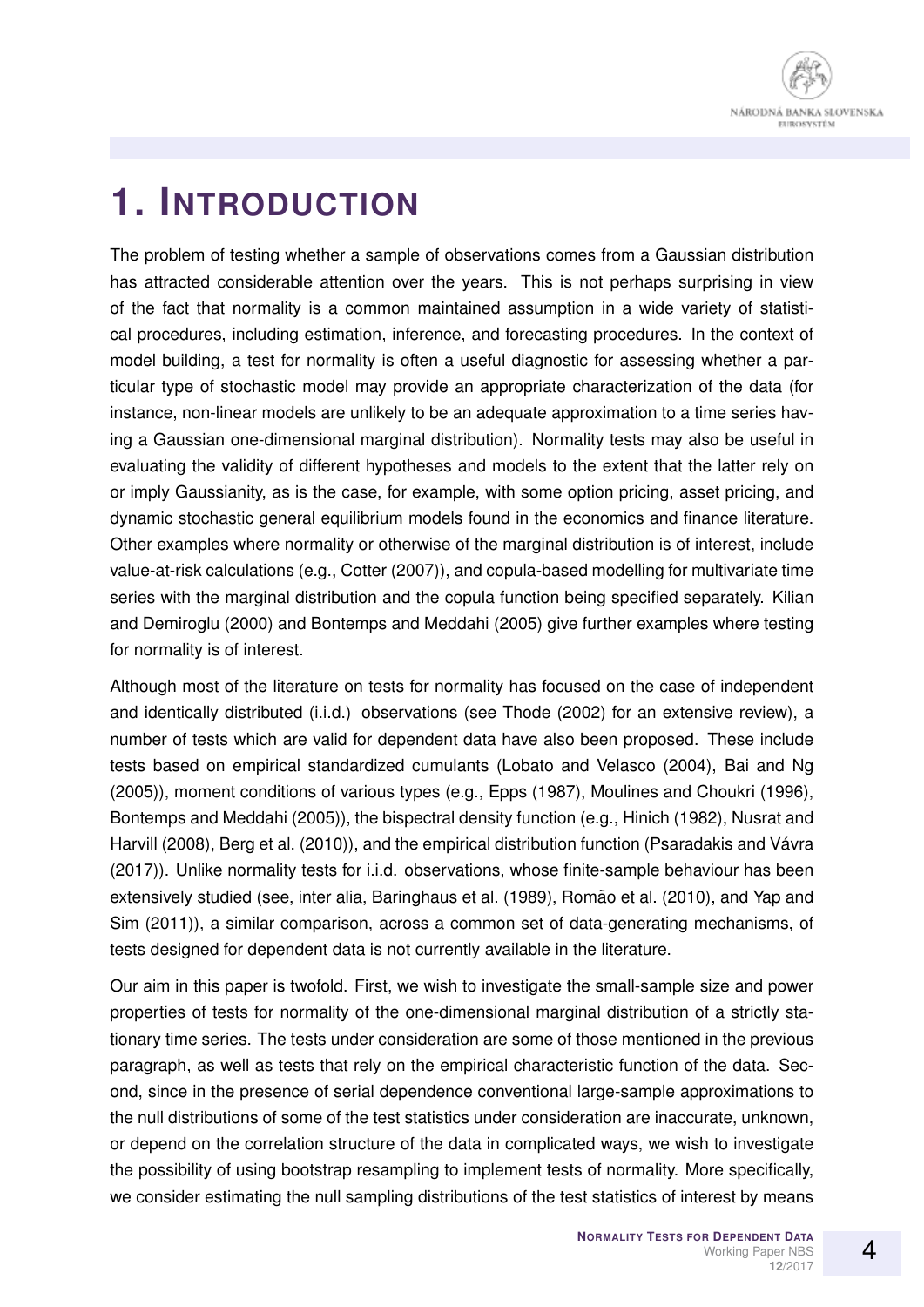of the so-called autoregressive sieve bootstrap, and thus obtain  $P$ -values and/or critical values for normality tests. The bootstrap method is based on the idea of approximating the datagenerating mechanism by an autoregressive sieve, that is, a sequence of autoregressive models the order of which increases with the sample size (e.g., Kreiss (1992), Bühlmann (1997)). Bootstrap-based normality tests are straightforward to implement and, as our simulation experiments demonstrate, offer significant improvements over asymptotic tests, that is, tests that use critical values from the large-sample null distributions of the relevant test statistics.

The remainder of the paper is organized as follows. Section 2 provides an overview of the normality tests of interest. Section 3 discusses how the autoregressive sieve bootstrap may be used to implement tests for normality of dependent data. Section 4 examines the smallsample properties of asymptotic and boostrap-based normality tests by means of Monte Carlo simulations. Section 5 summarizes and concludes.

# **2. PROBLEM AND TESTS**

#### **2.1 STATEMENT OF THE PROBLEM**

Suppose that  $(X_1, X_2, \ldots, X_n)$  are n consecutive observations from a strictly stationary, realvalued, discrete-time stochastic process  $\mathcal{X}=\{X_t\}_{t=-\infty}^\infty$  having mean  $\mu_X=\mathbb{E}(X_t)$  and variance  $\sigma_X^2=\mathbb{E}[(X_t-\mu_X)^2]>0.$  It is assumed that  $\mathcal X$  is weakly dependent, in the sense that its autocovariance sequence decays towards zero sufficiently fast so that the series  $\sum_{\tau=0}^{\infty}\mathbb{C}\mathrm{ov}(X_t,X_{t-\tau})$ converges absolutely (and, consequently,  $\mathcal X$  has a continuous and bounded spectral density). The problem of interest is to test the composite null hypothesis that the one-dimensional marginal distribution of  $X$  is Gaussian, that is,

$$
\mathcal{H}_0: (X_t - \mu_X)/\sigma_X \sim \mathcal{N}(0, 1), \tag{1}
$$

where a tilde '∼' means 'is distributed as'. The alternative hypothesis is that the distribution of  $X_t$  is non-Gaussian.

#### **2.2 TESTS BASED ON SKEWNESS AND KURTOSIS**

Bowman and Shenton (1975) and Jarque and Bera (1987) proposed a test for normality based on the empirical standardized third and fourth cumulants, exploiting the fact that for a normal distribution all cumulants of order higher than the second are zero. The test statistic is given by

$$
JB = \frac{n\hat{\mu}_3^2}{6\hat{\mu}_2^3} + \frac{n(\hat{\mu}_4 - 3\hat{\mu}_2^2)^2}{24\hat{\mu}_2^4},\tag{2}
$$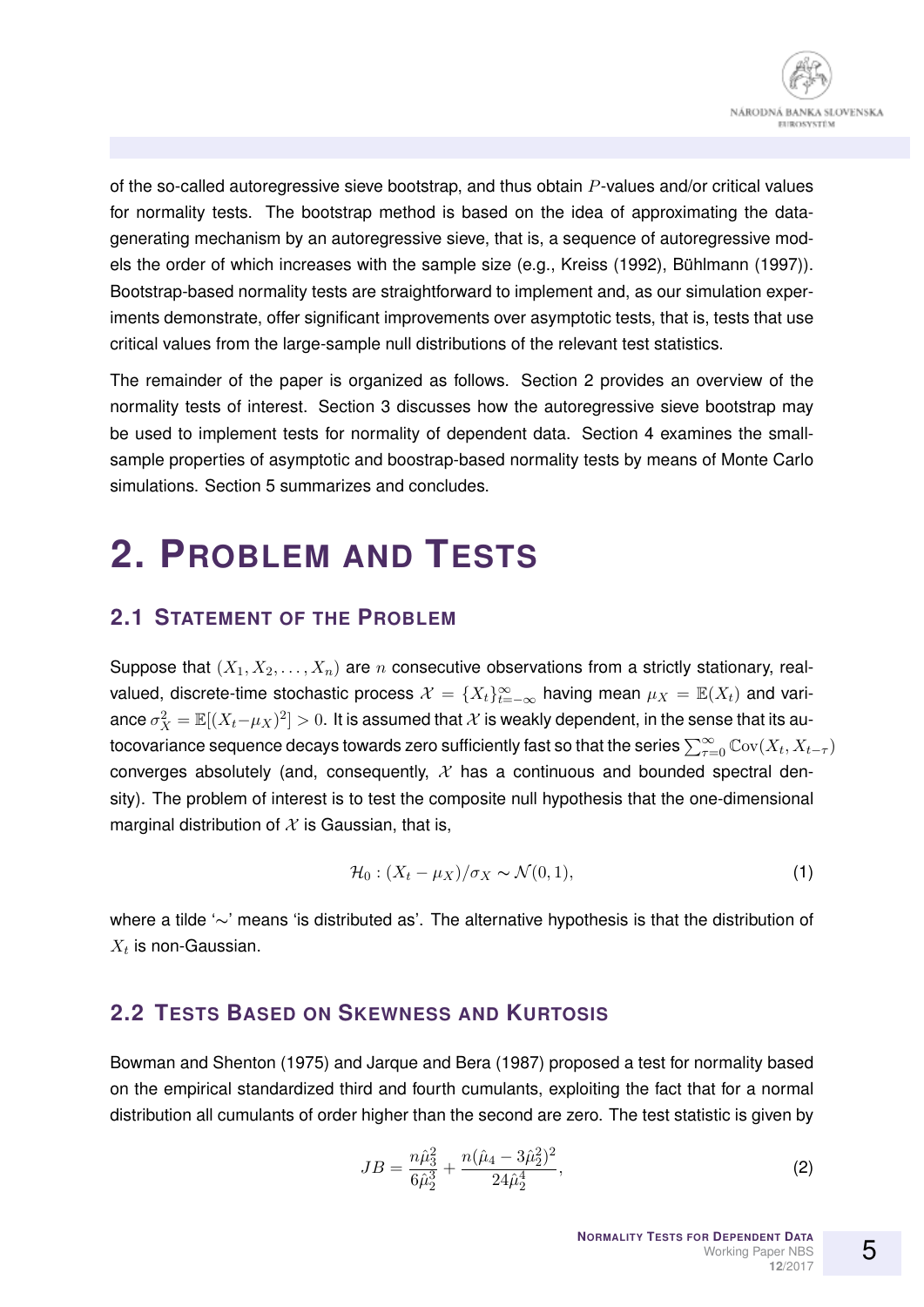

where, for an integer  $r\geqslant 2$ ,  $\hat{\mu}_r=(1/n)\sum_{t=1}^n(X_t-\bar{X})^r$  and  $\bar{X}=(1/n)\sum_{t=1}^nX_t.$  For Gaussian i.i.d. data,  $JB$  is approximately  $\chi^2_2$  distributed for large  $n.$  Although a test which rejects when  $JB$  exceeds an appropriate quantile of the  $\chi^2_2$  distribution is clearly not guaranteed to have correct asymptotic level in the presence of serial dependence, it is arguably the most popular normality test in the literature and is available in many statistical and econometric packages (e.g., EViews, Matlab, Stata). It will, thus, serve as a benchmark for comparisons in our study.

Bai and Ng (2005) developed a related test which allows for weak dependence in the data. The test is based on the statistic

$$
BN = \frac{n\hat{\mu}_3^2}{\hat{\zeta}_3 \hat{\mu}_2^3} + \frac{n(\hat{\mu}_4 - 3\hat{\mu}_2^2)^2}{\hat{\zeta}_4 \hat{\mu}_2^4},\tag{3}
$$

where  $\hat{\zeta}_3$  and  $\hat{\zeta}_4$  are consistent estimators of the asymptotic variance of  $\sqrt{n}\hat{\mu}_2^{-3/2}\hat{\mu}_3$  and  $\sqrt{n}\hat{\mu}_2^{-2}(\hat{\mu}_4 3\hat{\mu}_2^2$ ), respectively. Following Bai and Ng (2005),  $\hat{\zeta}_3$  and  $\hat{\zeta}_4$  are constructed using a nonparametric kernel estimator of the relevant long-run covariance matrices; the triangular Bartlett kernel and a data-dependent bandwidth, selected according to the method of Andrews (1991), are used.

An alternative test, also based on skewness and kurtosis, was proposed by Lobato and Velasco (2004). The test statistic is defined as

$$
LV = \frac{n\hat{\mu}_3^2}{6\hat{G}_3} + \frac{n(\hat{\mu}_4 - 3\hat{\mu}_2^2)^2}{24\hat{G}_4},\tag{4}
$$

where  $\hat G_r = \sum_{\tau=1-n}^{n-1} \hat\gamma_\tau^r$  for  $r=3,4$  and  $\hat\gamma_\tau=(1/n)\sum_{t=|\tau|+1}^n (X_t-\bar X)(X_{t-|\tau|}-\bar X)$  for  $\tau=$  $0, \pm 1, \ldots, \pm (n-1)$ . An advantage of the test based on LV is that the estimators of the asymptotic variance of  $\sqrt{n}\hat{\mu}_3$  and  $\sqrt{n}(\hat{\mu}_4-3\hat{\mu}_2^2)$  used do not involve any kernel smoothing or truncation (in contrast to the estimators  $\hat{\zeta}_3$  and  $\hat{\zeta}_4$  used in the case of  $BN$ ). If  $\mathcal X$  is a Gaussian process,  $BN$  and  $LV$  are approximately  $\chi^2_2$  distributed for large  $n.$ 

#### **2.3 TEST BASED ON MOMENT CONDITIONS**

Bontemps and Meddahi (2005) proposed a test based on moment conditions implied by the characterization of the normal distribution given in Stein (1972). The test is based on the statistic

$$
BM = \left(\frac{1}{\sqrt{n}} \sum_{t=1}^{n} \hat{\mathbf{g}}_t\right) \hat{\Sigma}^{-1} \left(\frac{1}{\sqrt{n}} \sum_{t=1}^{n} \hat{\mathbf{g}}'_t\right),\tag{5}
$$

where  $\mathbf{\hat{g}}_t = (h_3(Z_t), \dots, h_\ell(Z_t))$  for some integer  $\ell \geqslant 3,$   $Z_t = \{n\hat\mu_2/(n-1)\}^{-1/2}(X_t - \bar X),$  and  $\mathbf{\hat{\Sigma}}$ is a consistent estimator of the long-run covariance matrix of  $\{\hat{\mathbf{g}}_t\}$ . Here,  $h_m(\cdot)$  stands for the normalized Hermite polynomial of degree  $m$ , given by

$$
h_m(x)=\sqrt{m!}\sum_{i=0}^{\lfloor m/2\rfloor}\frac{(-1)^ix^{m-2i}}{i!(m-2i)!2^i},\qquad -\infty   
 **Nonmality Tests for Depende**
$$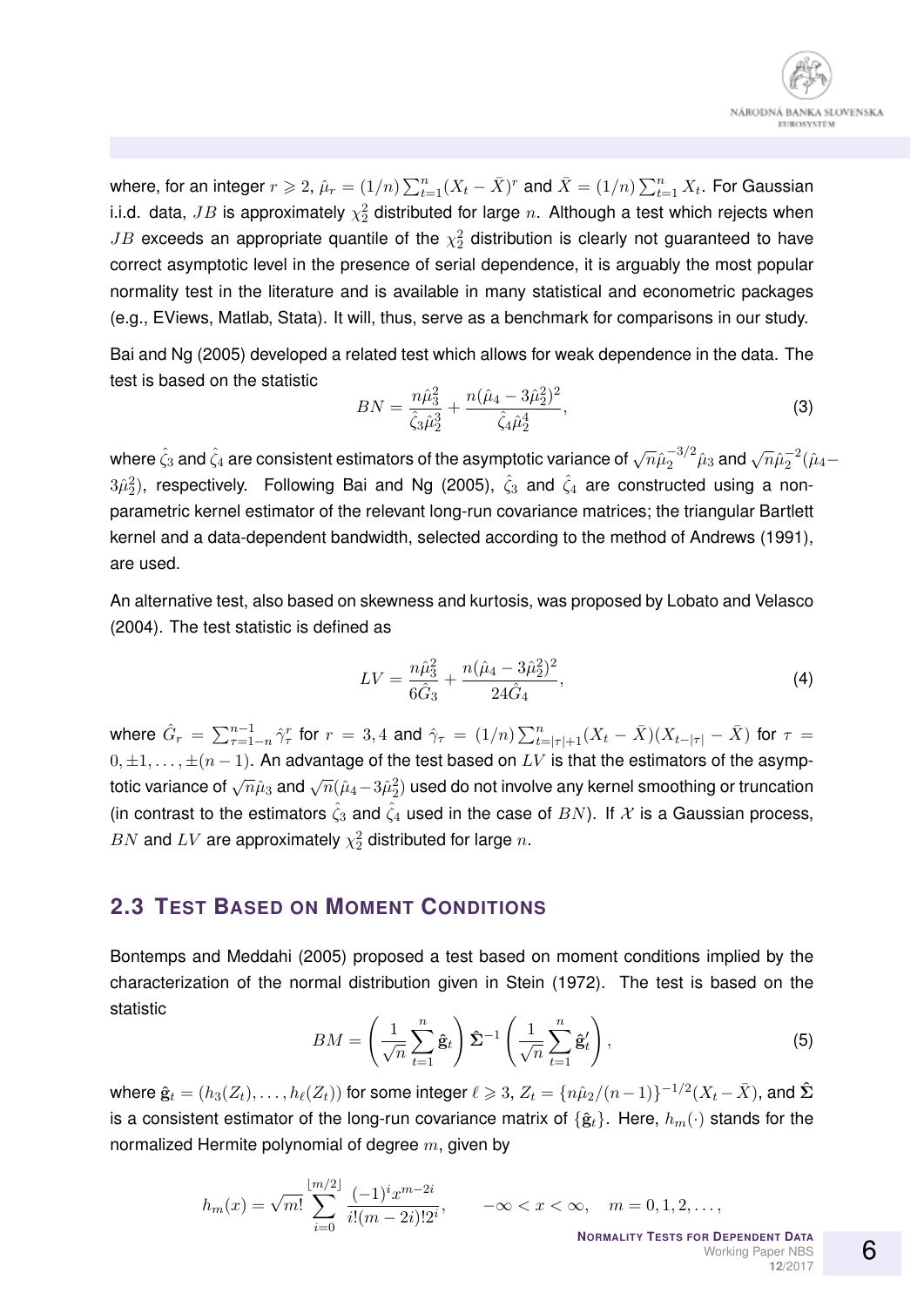where  $\lfloor a\rfloor$  denotes the largest integer not greater than  $a.$  Under  $\mathcal{H}_0,$   $BM$  is approximately  $\chi^2_{\ell-2}$ distributed for large  $n$ .

As in the case of the BN statistic,  $\hat{\Sigma}$  is constructed using a Bartlett-kernel estimator with a data-dependent bandwidth chosen by the method of Andrews (1991). In light of the relatively poor small-sample size properties of the test reported in Bontemps and Meddahi (2005) for dependent data when Hermite polynomials of degree higher than 4 are used, we set  $\ell = 4$  in our implementation of the test.

#### **2.4 TESTS BASED ON THE EMPIRICAL DISTRIBUTION FUNCTION**

Psaradakis and Vávra (2017) considered a test based on the Anderson–Darling distance statistic involving the weighted quadratic distance of the empirical distribution function of the data from a Gaussian distribution function. Putting  $Y_t=\hat{\mu}_2^{-1/2}$  $\frac{-1/2}{2} (X_t - \bar X),$  the test rejects  ${\cal H}_0$  for large values of the statistic

$$
AD = n \int_{-\infty}^{\infty} \frac{\{\hat{F}_Y(y) - \Phi(y)\}^2}{\Phi(y)\{1 - \Phi(y)\}} d\Phi(y)
$$
  
= 
$$
-n - \frac{1}{n} \sum_{t=1}^n (2t - 1) [\log \Phi(Y_{(t)}) + \log\{1 - \Phi(Y_{(n+1-t)})\}],
$$
(6)

where  $\hat{F}_Y$  is the empirical distribution function of  $(Y_1,\ldots,Y_n),\,Y_{(1)}\leqslant\cdots\leqslant Y_{(n)}$  are the order statistics of  $(Y_1, \ldots, Y_n)$ , and  $\Phi$  is the standard normal distribution function. In the sequel, we also consider tests which reject  $\mathcal{H}_0$  for large values of the Cramér–von Mises statistic

$$
CM = n \int_{-\infty}^{\infty} {\{\hat{F}_Y(y) - \Phi(y)\} }^2 d\Phi(y) = \frac{1}{12n} + \sum_{t=1}^n {\left(\Phi(Y_{(t)}) - \frac{2t-1}{2n}\right)}^2, \tag{7}
$$

or the Kolmogorov–Smirnov statistic

$$
KS = \sqrt{n} \sup_{-\infty < y < \infty} |\hat{F}_Y(y) - \Phi(y)|
$$
\n
$$
= \sqrt{n} \max_{1 \leq t \leq n} \left\{ \frac{t}{n} - \Phi(Y_{(t)}), \Phi(Y_{(t)}) - \frac{t-1}{n}, 0 \right\}.
$$
\n(8)

Since the asymptotic null distributions of these statistics have a rather complicated structure in the case of a composite null hypothesis even under i.i.d. conditions (cf. Durbin (1973), Stephens (1976)), critical values and/or  $P$ -values for the tests will be obtained by a suitable bootstrap procedure. Stute et al. (1993), Babu and Rao (2004), and Kojadinovic and Yan (2012) also considered bootstrap-based approaches to testing composite hypotheses for i.i.d. data, while Psaradakis and Vávra (2017) examined the case of linear processes that may exhibit strong, weak, or negative dependence.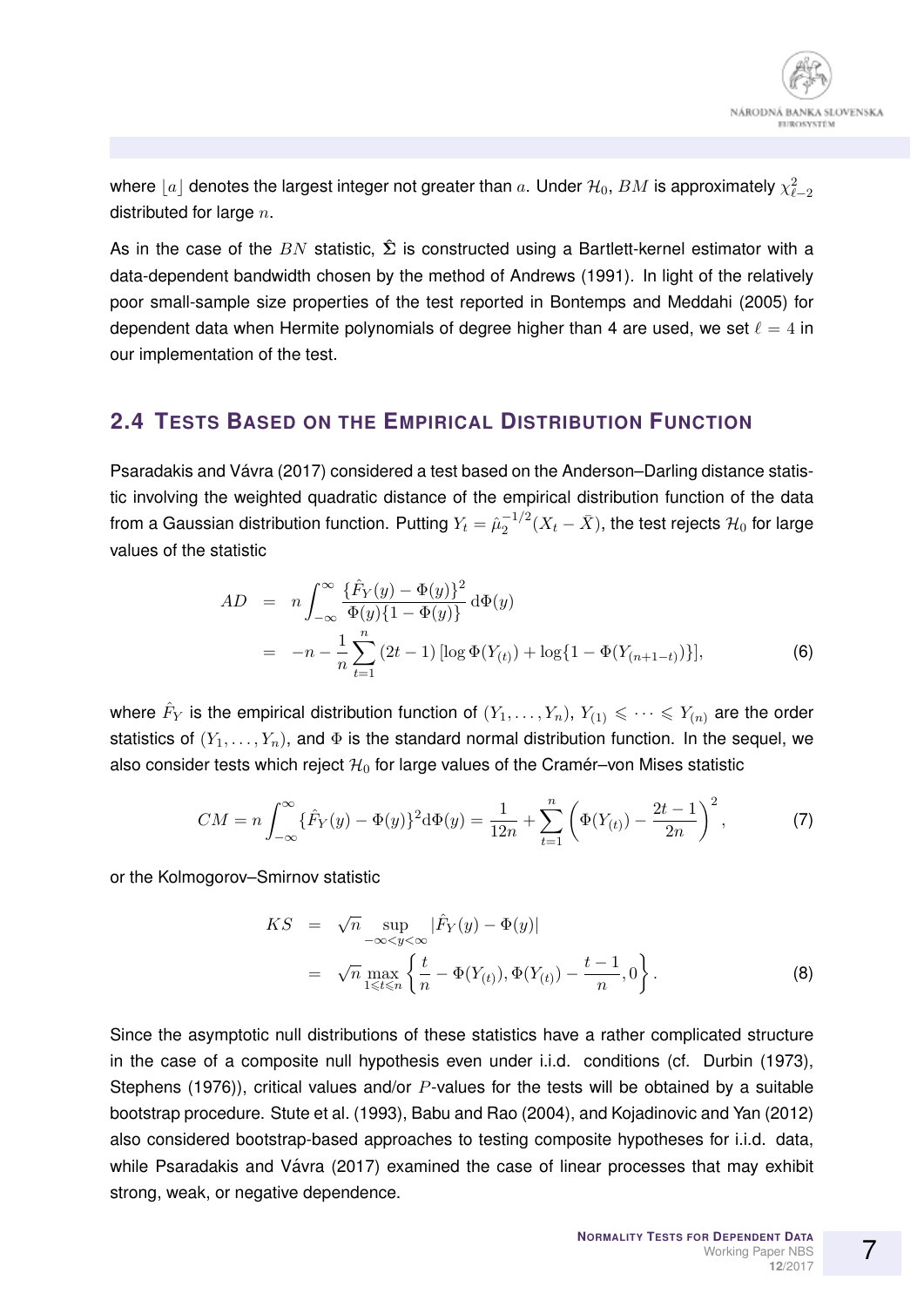

#### **2.5 TEST BASED ON THE EMPIRICAL CHARACTERISTIC FUNCTION**

Epps and Pulley (1983) proposed a class of tests based on the weighted quadratic distance of the empirical characteristic function of the data from its pointwise limit under the null hypothesis of normality. Using the density of the  $\mathcal{N}(0, 1/\hat{\mu}_2)$  distribution as a weight function (cf. Epps and Pulley (1983)), the test rejects for large values of the statistic

$$
EP = n \int_{-\infty}^{\infty} |\hat{\varphi}_Y(u) - \varphi(u)|^2 d\Phi(\hat{\mu}_2^{1/2} u)
$$
  
= 
$$
\frac{n}{\sqrt{3}} + \frac{1}{n} \sum_{t=1}^n \sum_{s=1}^n \exp\left\{-\frac{1}{2} (Y_t - Y_s)^2\right\} - \sqrt{2} \sum_{t=1}^n \exp\left(-\frac{1}{4} Y_t^2\right)
$$
(9)

where  $\hat{\varphi}_Y$  is the empirical characteristic function of  $(Y_1, \ldots, Y_n)$  and  $\varphi$  is the characteristic function of Φ.

For Gaussian i.i.d. data,  $EP$  is asymptotically distributed as a weighted sum of infinitely many independent  $\chi_1^2$  random variables (Baringhaus and Henze (1988)). To the best of our knowledge, the asymptotic distribution of  $EP$  has not been established in the case of dependent data. We will use a bootstrap procedure to obtain critical and/or  $P$ -values for the test based on  $EP$ . We note that, in an i.i.d. context, Jiménez-Gamero et al. (2003) and Leucht and Neumann (2009) examined bootstrap-based inference for statistics (such as  $EP$ ,  $AD$ , and  $CM$ ) which may be expressed in the form of, or be approximated by, degenerate V-statistics involving estimated parameters. Leucht (2012) and Leucht and Neumann (2013) give related results for weakly dependent data.

#### **2.6 TEST BASED ON THE BISPECTRUM**

Hinich (1982) proposed a test for Gaussianity of a stochastic process based on its normalized bispectrum, exploiting the fact that the latter should be identically zero at all frequency pairs if the process is Gaussian. For some integer  $k \geqslant 1$ , the test used in the sequel is based on the statistic

$$
H = \frac{2\pi n}{\delta M^2} \sum_{i=1}^k \frac{|\hat{f}_b(\omega_{1,i}, \omega_{2,i})|^2}{\hat{f}_s(\omega_{1,i})\hat{f}_s(\omega_{2,i})\hat{f}_s(\omega_{1,i} + \omega_{2,i})},
$$
(10)

where  $\hat{f}_s$  and  $\hat{f}_b$  are kernel-smoothed estimators of the spectral and bispectral density, respectively, of X, M is a bandwidth parameter associated with  $\hat{f}_b$ ,  $\delta$  is a normalizing constant associated with  $\hat{f}_b$ , and  $\Omega_k = \{(\omega_{1,i}, \omega_{2,i}), i = 1, \ldots, k\}$  is a set of frequency pairs contained in  $\Omega = \{(\omega_1, \omega_2) : 0 \leq \omega_1 \leq \pi, 0 \leq \omega_2 \leq \min\{\omega_1, 2(\pi - \omega_1)\}\}\$  (see Berg et al. (2010) for more details). If  ${\mathcal X}$  is a Gaussian process,  $H$  is approximately  $\chi^2_{2k}$  distributed for large  $n.$ 

In the sequel, we follow Berg et al. (2010) in taking  $\Omega_k$  to be a subset of the grid of points contained in their Fig. 2, as well as in using a trapezoidal flat–top kernel function and a right-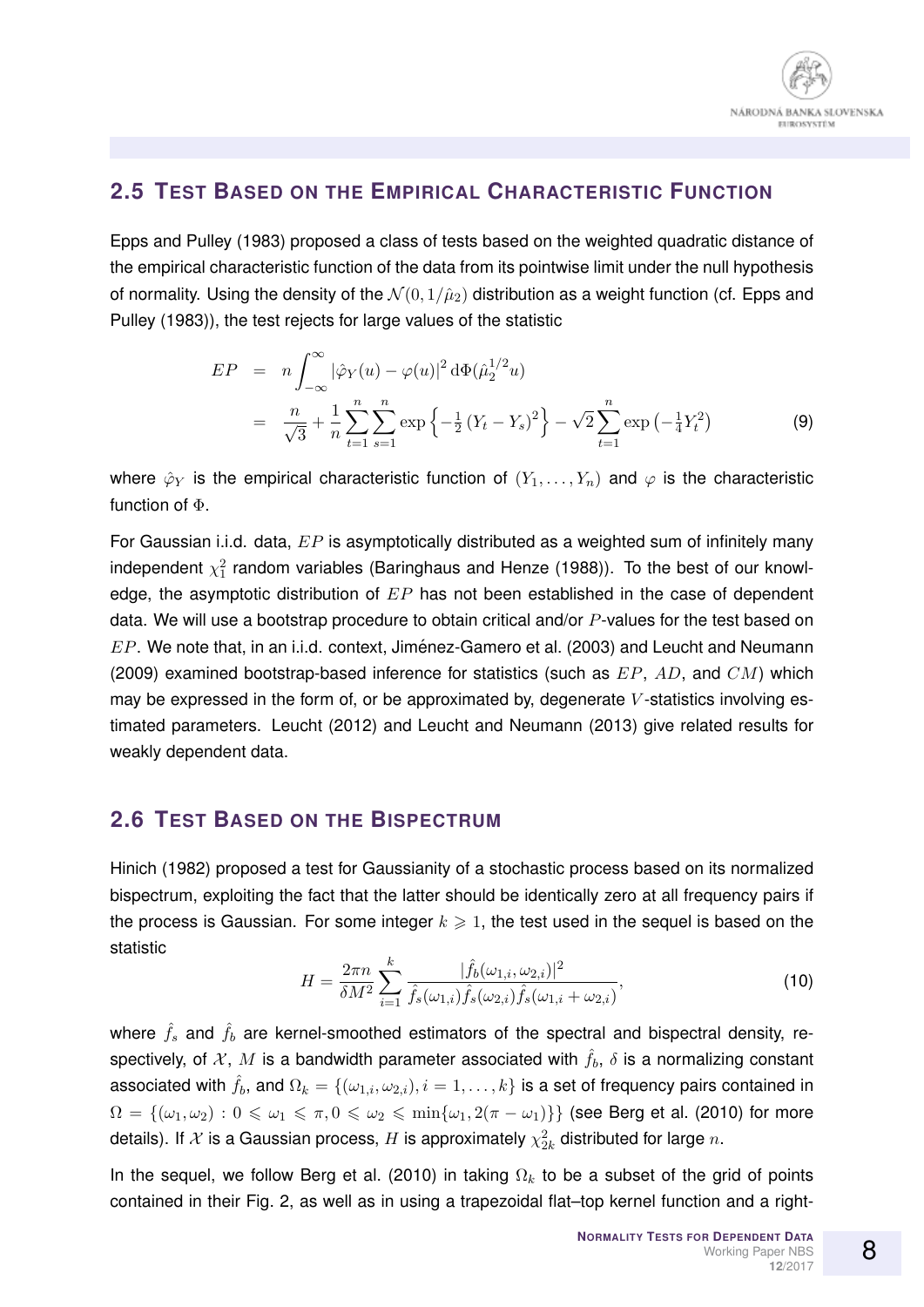

pyramidal frustrum-shaped kernel function to construct the estimators  $\hat{f}_s$  and  $\hat{f}_b$ , respectively. A common bandwidth  $M=\lfloor n^{1/3}\rfloor$  is used for  $\hat{f}_s$  and  $\hat{f}_b$ , and we set  $k=\lfloor n/10\rfloor.$  We note that Berg et al. (2010) considered using an autoregressive sieve bootstrap approximation to the null distribution of  $H$  as an alternative to the  $\chi^2_{2k}$  large-sample approximation. Also note that, unlike the testing procedures discussed previously, which assess normality of the one-dimensional marginal distribution of X, the test based on H assesses Gaussianity of the process X (i.e., normality of all finite-dimensional distributions of  $\mathcal{X}$ ).

### **3. BOOTSTRAP TESTS**

Some of the normality tests described in Section 2, although asymptotically valid for dependent data, tend to suffer from substantial level distortion in finite samples (e.g., the bispectrum-based test). For some other tests, large-sample approximations to the null distribution of the relevant test statistic may not be straightforward to obtain because of the dependence in the data and the composite null hypothesis (e.g., tests based on the empirical distribution function or the empirical characteristic function). A convenient way of overcoming these difficulties is to use a suitable bootstrap procedure to approximate the sampling distribution of the test statistic of interest under the null hypothesis. In this paper, we propose to use the autoregressive sieve bootstrap to obtain such an approximation and construct bootstrap tests for normality.

The typical assumption underlying the autoregressive sieve bootstrap is that  $\mathcal X$  admits the representation

$$
X_t - \mu_X = \sum_{j=1}^{\infty} \phi_j (X_{t-j} - \mu_X) + \varepsilon_t,
$$
\n(11)

where  $\{\phi_j\}_{j=1}^\infty$  is an absolutely summable sequence of real numbers and  $\{\varepsilon_t\}_{t=-\infty}^\infty$  are i.i.d., real-valued, zero-mean random variables with finite, positive variance. The idea is to approximate (11) by a finite-order autoregressive model, the order of which increases simultaneously with the sample size at an appropriate rate, and use this model as the basis of a semiparametric bootstrap scheme (see, inter alia, Kreiss (1992), Paparoditis (1996), Bühlmann (1997), Choi and Hall (2000), and Kreiss et al. (2011)).

Note that, under the additional assumption that the function  $\phi(z)=1-\sum_{j=1}^\infty \phi_j z^j$  has no zeros inside or on the complex unit circle, (11) is equivalent to assuming that  $\mathcal X$  satisfies

$$
X_t = \mu_X + \sum_{j=0}^{\infty} \psi_j \varepsilon_{t-j}, \qquad \psi_0 = 1,
$$
\n(12)

for some absolutely summable sequence of real numbers  $\{\psi_j\}_{j=1}^\infty.$  Hence, it is easy to see that the normality hypothesis (1) holds if  $\varepsilon_t$  is normally distributed. Conversely, (1) implies normality of the distribution of  $\varepsilon_t$ , which in turn implies Gaussianity of the causal linear process  $\mathcal X$  defined by (12).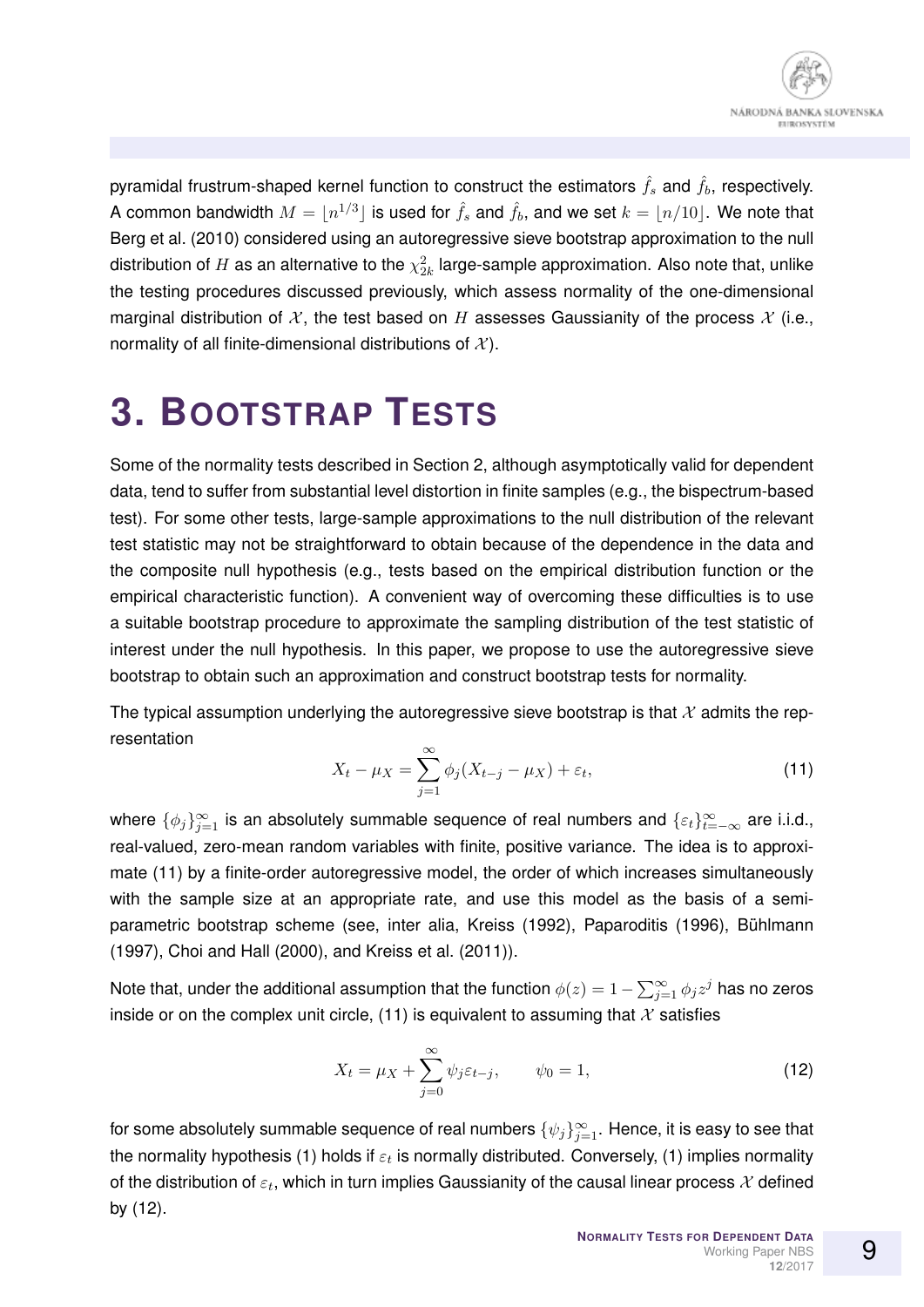

Letting  $S = S(X_1, \ldots, X_n)$  be a statistic for testing the normality hypothesis (1), the algorithm used to obtain an autoregressive sieve bootstrap approximation to the null distribution of  $S$  can be described by the following steps:

S1. For some integer  $p \geqslant 1$  (chosen as a function of n so that p increases with n but at a slower rate), compute the  $p$ th order least-squares estimate  $(\hat{\phi}_{p1},\ldots,\hat{\phi}_{pp})$  of the autoregressive coefficients for  $X$  by minimizing

$$
(n-2p)^{-1} \sum_{t=p+1}^{n} \left\{ (X_t - \bar{X}) - \sum_{j=1}^{p} \phi_{pj} (X_{t-j} - \bar{X}) \right\}^2.
$$
 (13)

S2. Given some initial values  $(X_{-p+1}^*,\ldots,X_0^*)$ , generate bootstrap pseudo-observations  $(X_1^*,\ldots,X_n^*)$ via the recursion

$$
X_t^* - \bar{X} = \sum_{j=1}^p \hat{\phi}_{pj} (X_{t-j}^* - \bar{X}) + \hat{\sigma}_p \varepsilon_t^*, \qquad t = 1, 2, \dots,
$$
 (14)

where  $\hat{\sigma}^2_p$  is the minimum value of (13) and  $\{\varepsilon^*_t\}$  are independent random variables each having the  $\mathcal{N}(0,1)$  distribution. Define the bootstrap analogue of S by the plug-in rule as  $S^* = S(X_1^*, \ldots, X_n^*)$  (i.e., by applying the definition of S to the bootstrap pseudo-data).

S3. Repeat step S2 independently  $B$  times to obtain a collection of  $B$  replicates  $(S_1^*,\ldots, S_B^*)$ of  $S^*$ . The empirical distribution of  $(S_1^*,\ldots,S_B^*)$  serves as an approximation to the null distribution of S.

The (simulated) bootstrap  $P$ -value for a test that rejects the null hypothesis (1) for large values of  $S$  is computed as the proportion of  $(S_1^*,\ldots,S_B^*)$  greater than the observed value of  $S.$  Hence, for a given nominal level  $\alpha$  ( $0 < \alpha < 1$ ), the bootstrap test rejects  $\mathcal{H}_0$  if the bootstrap P-value does not exceed  $\alpha$ . Equivalently, the bootstrap test of level  $\alpha$  rejects  $\mathcal{H}_0$  if S exceeds the  $(\lfloor (B+1)(1-\alpha) \rfloor)$ th largest of  $(S_1^*, \ldots, S_B^*).$ 

Some remarks about the bootstrap procedure are in order.

(i) The order  $p$  of the autoregressive sieve in step S1 may be selected from a suitable range of values by means of the Akaike information criterion (AIC), so as to minimize  $\log \hat{\sigma}_{p}^2 + 2p/n$ . Under mild regularity conditions, a data-dependent choice of  $p$  based on the AIC is asymptotically efficient (see, inter alia, Shibata (1980), Lee and Karagrigoriou (2001), and Poskitt (2007)), and satisfies the growth conditions on the sieve order that are typically required for the asymptotic validity of the sieve bootstrap for a large class of statistics (Psaradakis (2016)).

(ii) Although least-squares estimates  $(\hat{\phi}_{p1},\ldots,\hat{\phi}_{pp},\hat{\sigma}_p^2)$  of the parameters of the approximating autoregression are used in step S2 to construct  $X_t^*$ , asymptotically equivalent estimates, such as those obtained from the empirical Yule–Walker equations, may alternatively be used. The Yule–Walker estimator is theoretically attractive because its use guarantees that the bootstrap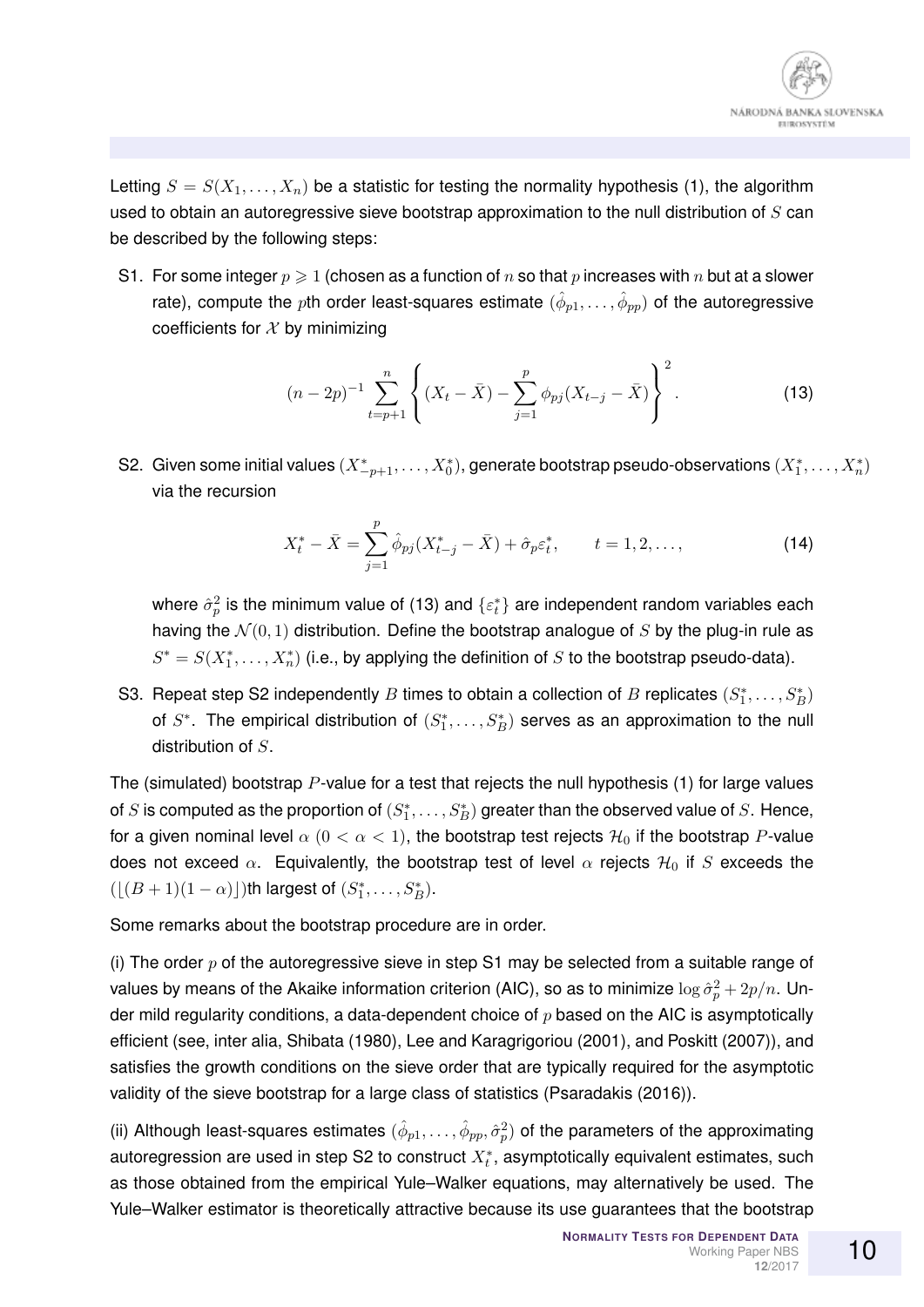pseudo-observations  $(X_1^*,\ldots,X_n^*)$  are generated from a causal (bootstrap) autoregressive process, but is known to be significantly biased in small samples compared to the least-squares estimator (see, e.g., Tjøstheim and Paulsen (1983) and Paulsen and Tjøstheim (1985)).

(iii) By requiring  $\varepsilon_t^*$  in (14) to be normally distributed, the bootstrap pseudo-data  $\{X_t^*\}$  are constructed in a way which reflects the normality hypothesis under test even though  $\mathcal X$  may not satisfy (1). This is important for ensuring that the bootstrap test has reasonable power against departures from  $H_0$  (see, e.g., Lehmann and Romano (2005, Sec. 15.6)).

(iv) Some variations of the bootstrap procedure may be obtained by varying the way in which the initial values  $(X^*_{-p+1},\ldots,X^*_0)$  for the recursion (14) are chosen in step S2. For instance, one possibility is to calculate  $(X^*_{-p+1},\ldots,X^*_0)$  from the moving-average representation of the fitted autoregressive model for  $X_t-\bar{X}$  (Paparoditis and Streitberg (1992)). Another possibility is to set  $X^*_t=X_{t+q}$  for  $t\leqslant 0$ , where  $q$  is chosen randomly from the set of integers  $\{p,p+1,\ldots,n\}$ (e.g., Poskitt (2008)). In the sequel, we follow the suggestion of Bühlmann (1997) and set  $X_t^* = \bar{X}$  for  $t \leqslant 0$ , generate  $n + n_0$  bootstrap replicates  $X_t^*$  according to (14), with  $n_0 = 100$ , and then discard the first  $n_0$  replicates to minimize the effect of initial values.

We conclude this section by noting that the linear structure assumed in (11) or (12) may arguably be considered as somewhat restrictive. However, since nonlinear processes with a Gaussian marginal distribution appear to be a rarity (cf. Tong (1990, Sec. 4.2)), the assumption of linear dependence is not perhaps unjustifiable when the objective is to test for marginal normality.

Moreover, the results of Bickel and Bühlmann (1997) indicate that linearity may not be too onerous a requirement, in the sense that the closure (with respect to certain metrics) of the class of causal linear processes is quite large; roughly speaking, for any strictly stationary nonlinear process, there exists another process in the closure of causal linear processes having identical sample paths with probability exceeding 0.36. This also suggests that the autoregressive sieve bootstrap is likely to yield reasonably good approximations within a class of processes larger than that associated with (11) or (12). In fact, Kreiss et al. (2011) have demonstrated that the autoregressive sieve bootstrap is asymptotically valid for a general class of statistics associated with strictly stationary, weakly dependent, regular processes having positive and bounded spectral densities. Such processes can always be represented in the form (11) and (12), with  $\{\varepsilon_t\}$  being a strictly stationary sequence of uncorrelated (although not necessarily independent) random variables. Then, the autoregressive coefficients in (11) may also be thought of as the limit, as  $p$  tends to infinity, of the coefficients of the best linear predictor (in a meansquare sense) of  $X_t - \mu_X$  based on the finite past  $(X_{t-1} - \mu_X, \dots, X_{t-p} - \mu_X)$  of length p. The finite-predictor coefficients of  $\mathcal X$  are uniquely determined for each fixed integer  $p \geq 1$  as long as  $\sigma_X^2>0$  and  $\mathbb{C}\mathrm{ov}(X_t,X_{t-\tau})\to 0$  as  $\tau\to\infty$  (cf. Brockwell and Davis (1991, Sec. 5.1)), and converge to the corresponding infinite-predictor coefficients as  $p \to \infty$  (cf. Pourahmadi (2001, Sec. 7.6), Kreiss et al. (2011)).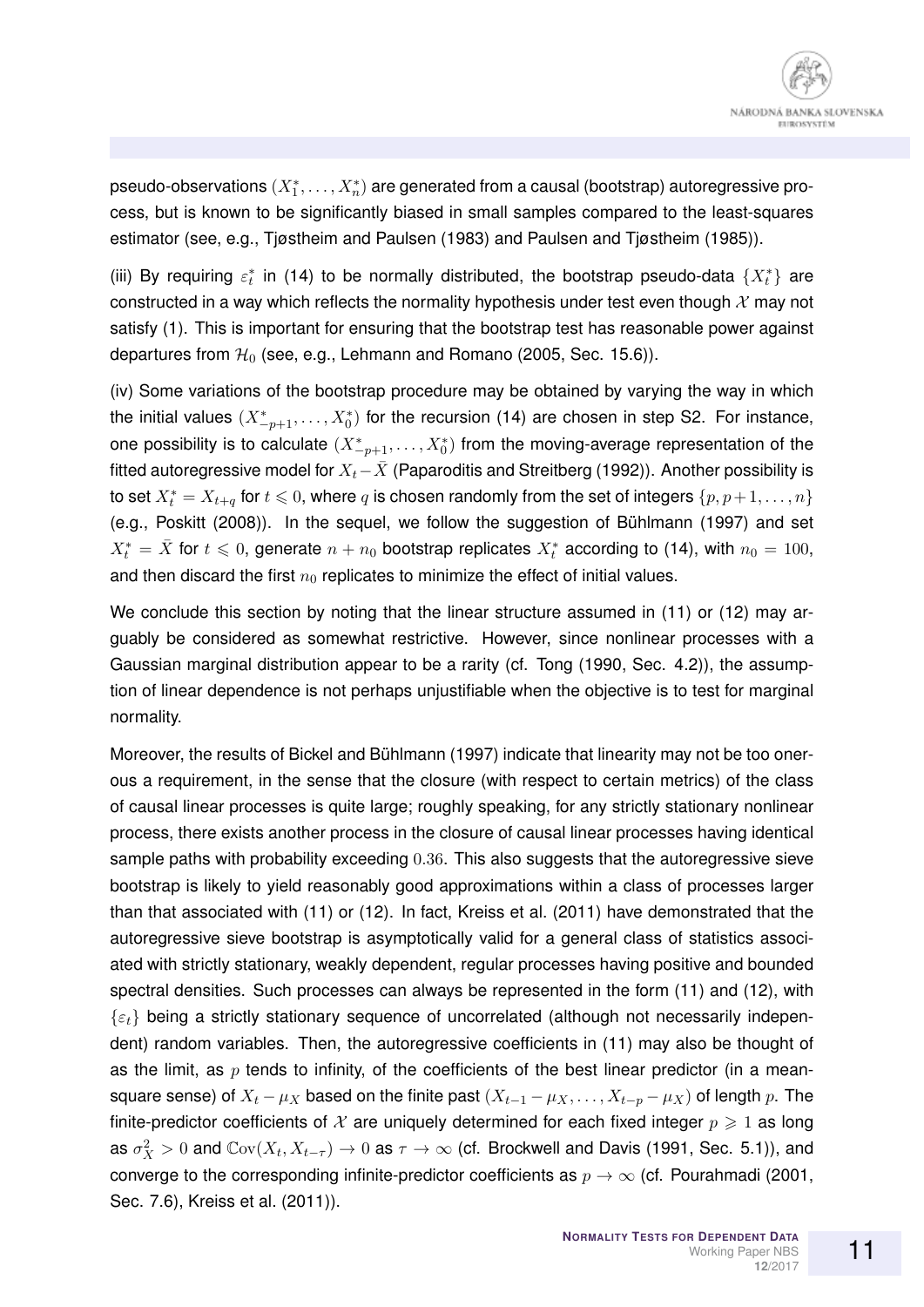

## **4. SIMULATION STUDY**

In this section we present and discuss the results of a simulation study examining the finitesample properties of the normality tests described earlier under various data-generating mechanisms.

#### **4.1 EXPERIMENTAL DESIGN**

In the first set of experiments, we examine the performance of normality tests under different patterns of dependence by considering artificial data generated according to the ARMA models

**M1:**  $X_t = 0.8X_{t-1} + \varepsilon_t$ ,

**M2:**  $X_t = 0.6X_{t-1} - 0.5X_{t-2} + \varepsilon_t$ 

**M3:**  $X_t = 0.6X_{t-1} + 0.3\varepsilon_{t-1} + \varepsilon_t$ .

Here, and throughout this section,  $\{\varepsilon_t\}$  are i.i.d. random variables the common distribution of which is either standard normal (labelled N in the various tables) or generalized lambda with quantile function  $Q_\varepsilon(w)=\lambda_1+(1/\lambda_2)\{w^{\lambda_3}-(1-w)^{\lambda_4}\},\,0< w < 1,$  standardized to have zero mean and unit variance (see Ramberg and Schmeiser (1974)). The parameter values of the generalized lambda distribution used in the experiments are taken from Bai and Ng (2005) and can be found in Table 1, along with the corresponding coefficients of skewness and kurtosis; the distributions S1–S3 are symmetric, whereas A1–A4 are asymmetric.

In addition, we consider artificial data generated according to the transformation model

**M4:** 
$$
X_t = \Phi^{-1}(F_{\xi}(\xi_t)), \quad \xi_t = \theta |\xi_{t-1}| + \varepsilon_t, \quad \varepsilon_t \sim \mathcal{N}(0, 1), \quad \theta = 0.5,
$$

where  $F_{\xi}$  is the distribution function of  $\xi_t$ . The process  $\{X_t\}$  obtained from the threshold autoregressive process  $\{\xi_t\}$  through the composite function  $\Phi^{-1}\circ F_\xi$  does not admit the representation (11) or (12) (with respect to i.i.d. innovations), but satisfies the null hypothesis since  $X_t \sim \mathcal{N}(0, 1)$  for each t. Note that  $\{\xi_t\}$  is strictly stationary with

$$
F_{\xi}(u) = \left\{2(1-\theta^2)/\pi\right\}^{1/2} \int_{-\infty}^{u} \exp\left\{-(1-\theta^2)x^2/2\right\} \Phi(\theta x) dx, \qquad -\infty < u < \infty,
$$

for all  $|\theta|$  < 1 (Anděl and Ranocha (2005)).

The effect of nonlinearity on the properties of the tests is explored further in a second set of experiments by using artificial data from the models

**M5:** 
$$
X_t = (0.9X_{t-1} + \varepsilon_t)\mathbb{I}(|X_{t-1}| \le 1) - (0.3X_{t-1} + 2\varepsilon_t)\mathbb{I}(|X_{t-1}| > 1),
$$

**M6:**  $X_t = (0.8X_{t-1} + \varepsilon_t)\{1 - \Lambda(X_{t-1})\} - (0.8X_{t-1} + 2\varepsilon_t)\Lambda(X_{t-1}),$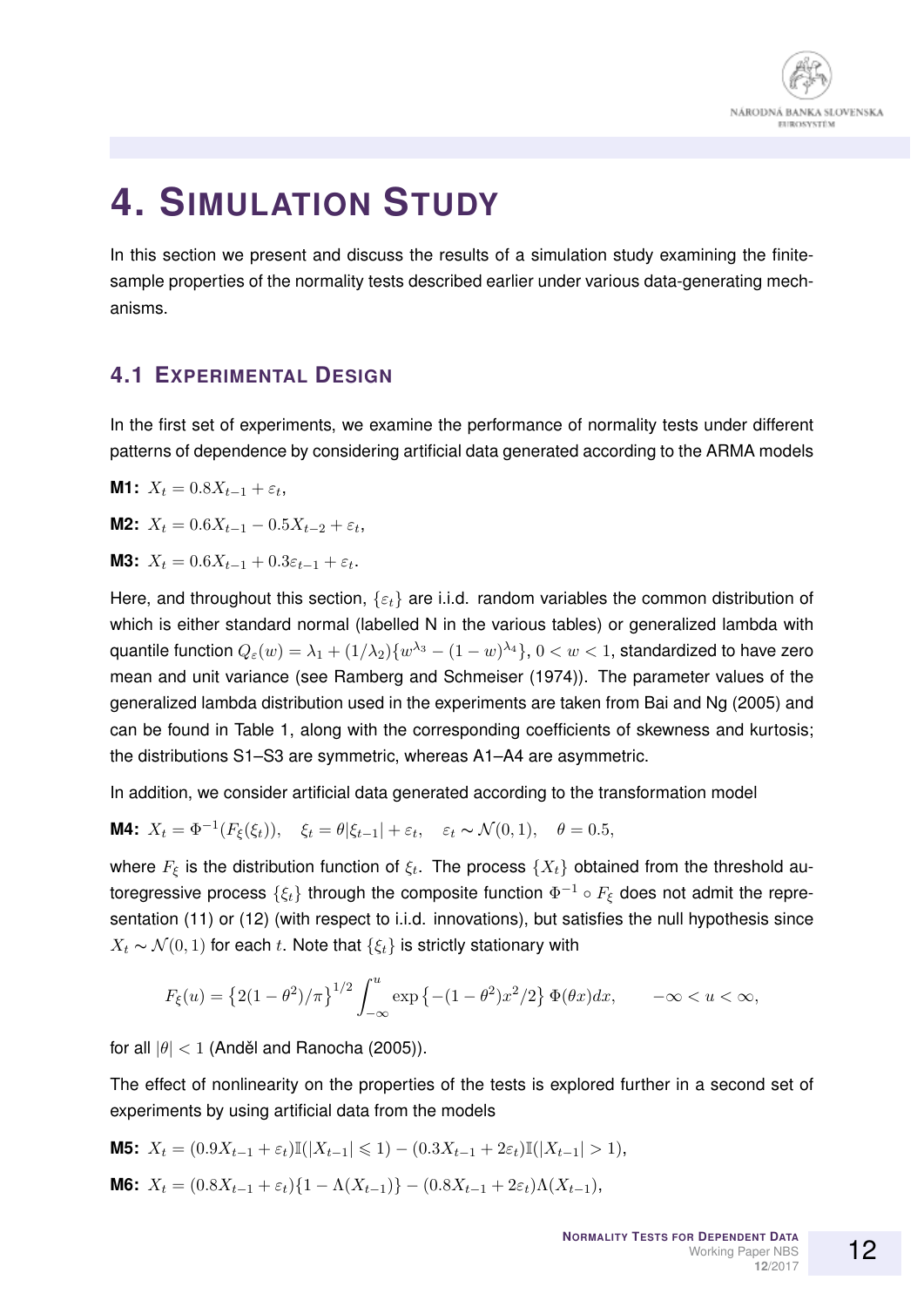

**M7:**  $X_t = \eta_t \varepsilon_t$ ,  $\eta_t^2 = 0.05 + 0.1 X_{t-1}^2 + 0.85 \eta_{t-1}^2$ ,

**M8:**  $X_t = 0.7X_{t-2}\varepsilon_{t-1} + \varepsilon_t$ ,

where  $\Lambda(x) = 1/(1 + e^{-x})$  is the standard logistic function and  $\mathbb{I}(A)$  denotes the indicator of the event A. M5 is a threshold autoregressive model, M6 is a smooth-transition autoregressive model, M7 is a generalized autoregressive conditionally heteroskedastic model, and M8 is a bilinear model. In all four cases,  $\{X_t\}$  does not admit the representation (11) or (12); furthermore, the distribution of  $X_t$  is non-Gaussian even if  $\varepsilon_t$  is normally distributed.

For each design point, 1,000 independent realizations of  $\{X_t\}$  of length  $100 + n$ , with  $n \in$ {100, 200}, are generated. The first 100 data points of each realization are then discarded in order to eliminate start-up effects and the remaining  $n$  data points are used to compute the value of the test statistics defined in  $(2)$ – $(10)$ . In the case of bootstrap tests, the order of the autoregressive sieve is determined by minimizing the AIC in the range  $1 \leq p \leq 10 \log_{10} n$ , while the number of bootstrap replications is  $B = 199$ . (We note that using a larger number of bootstrap replications did not change the results substantially. Hall (1986) and Jöckel (1986) provide theoretical explanations of the ability of simulation-based inference procedures to yield good results for relatively small values of the simulation size).

#### **4.2 SIMULATION RESULTS**

The Monte Carlo rejection frequencies of normality tests at the 5% significance level ( $\alpha =$ 0.05) are reported in Tables 2–9. Asymptotic tests (based on  $JB$ ,  $BN$ ,  $LV$ ,  $BM$ , and  $H$ ) rely on critical values from the relevant chi-square distribution; bootstrap tests use critical values obtained by an autoregressive sieve boostrap procedure. The results over all design points which do not satisfy the null hypothesis are summarized graphically in the form of the box plot of the empirical rejection frequencies shown in Figure 1 (bootstrap tests are indicated by the subscript B).

Inspection of the results in Tables 2–4 (under Gaussian innovations) and in Table 5 reveals that the test based on  $H$  suffers from severe level distortion across all four data-generating mechanisms when asymptotic critical values are used. Among the remaining asymptotic tests,  $LV$  has an overall advantage under the null hypothesis for both of the sample sizes considered. The  $BN$  and  $BM$  tests tend to be too liberal and, rather surprisingly, do not perform substantially better than the  $JB$  test, which relies on the assumption of i.i.d. observations. A possible explanation for the unsatisfactory level performance of the tests based on  $BN$  and BM may lie with the kernel estimators of the relevant long-run covariance matrices that are used in their construction. Inference procedures based on such estimators are widely reported to have poor small-sample properties, and related tests are often found to exhibit substantial level distortions in a variety of settings (see, e.g., den Haan and Levin (1997), Müller (2014)). As expected perhaps, bootstrap tests are generally more successful than asymptotic tests at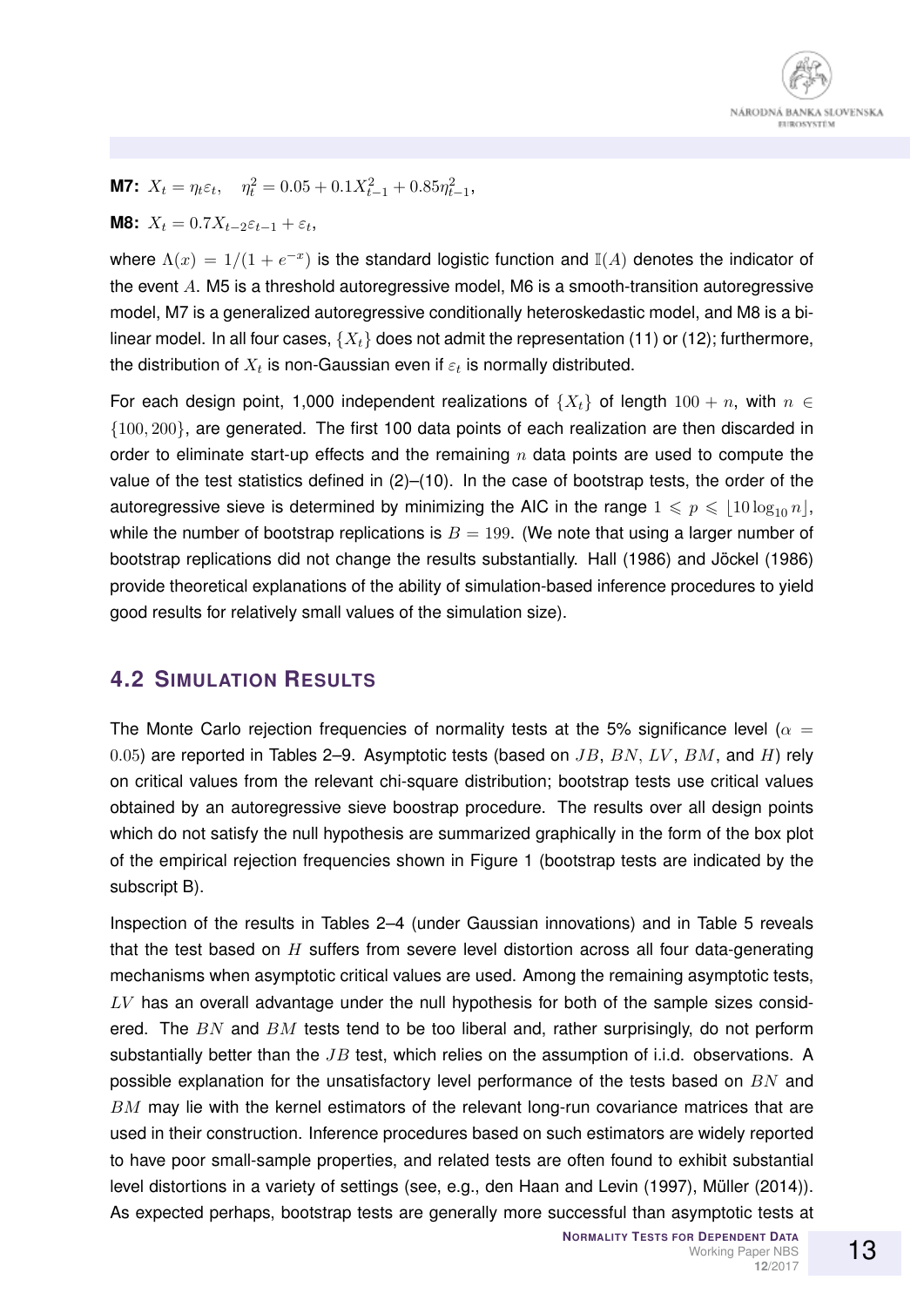controlling the discrepancy between the exact and nominal probabilities of Type I error. The empirical rejection frequencies of bootstrap tests are insignificantly different from the nominal 0.05 value in the vast majority of cases.

The results in Tables 2–4 (under non-Gaussian innovations) and in Tables 6–9 show that the bootstrap versions of the  $JB$  and  $LV$  tests tend to outperform all other tests in terms of empirical power, albeit only marginally in some cases, regardless of the dependence structure in the data and the distribution of the innovations. In particular, as can be easily seen in Figure 1, for processes with a non-Gaussian marginal distribution, the bootstrap  $JB$  and  $LV$  tests have the highest average rejection frequencies (indicated by black diamonds) across all tests, and smaller interquartile range (edges of coloured areas) than the asymptotic  $LV$  test. However, keeping in mind computational aspects and level accuracy, the latter test offers an attractive alternative to bootstrap tests. Among tests based on the empirical distribution function, which are also competitive in terms of power, the  $AD$  and  $CM$  tests tend to have a slight advantage over the  $KS$  test, and perform quite similarly to the  $EP$  test based on the empirical characteristic function. The rejection frequencies of the asymptotic and bootstrap  $BN$  and  $BM$  tests have distributions which are highly positively skewed (cf. Figure 1), which means that the tests are powerful only for some design points. Rather unsurprisingly, the rejection frequencies of tests improve with increasing skewness and leptokurtosis in the innovation distribution, as well as with an increasing sample size. It is worth noting that, although the asymptotic versions of some tests may appear in some cases to have similar or even higher empirical power than the corresponding bootstrap tests, such comparisons are not straightforward because asymptotic tests do not generally control the probability of Type I error as well as bootstrap tests do. (The asymptotic test based on  $H$  is not included in Figure 1 because of its excessive level distortion).

Finally, the simulation results reveal that deviations from the linearity assumptions which underline the autoregressive sieve bootstrap procedure do not have an adverse effect on the properties of bootstrap tests. Such tests generally work well even for data that are generated by processes which are not representable as in (11) or (12). As can be seen in Table 5, in the case of artificial time series from M4, the marginal distribution of which is Gaussian, most bootstrap tests have rejection frequencies that do not differ substantially from the nominal level (the  $AD$  and  $CM$  tests have a tendency to over-reject). Similarly, as can be seen in Tables 6– 9, the bootstrap versions of tests other than  $BN$  and  $BM$  have high rejection frequencies for data with a non-Gaussian marginal distribution generated according to the non-linear models M5–M8.

# **5. SUMMARY**

This paper has considered the problem of testing for normality of the one-dimensional marginal distribution of a strictly stationary and weakly dependent stochastic process. We have ex-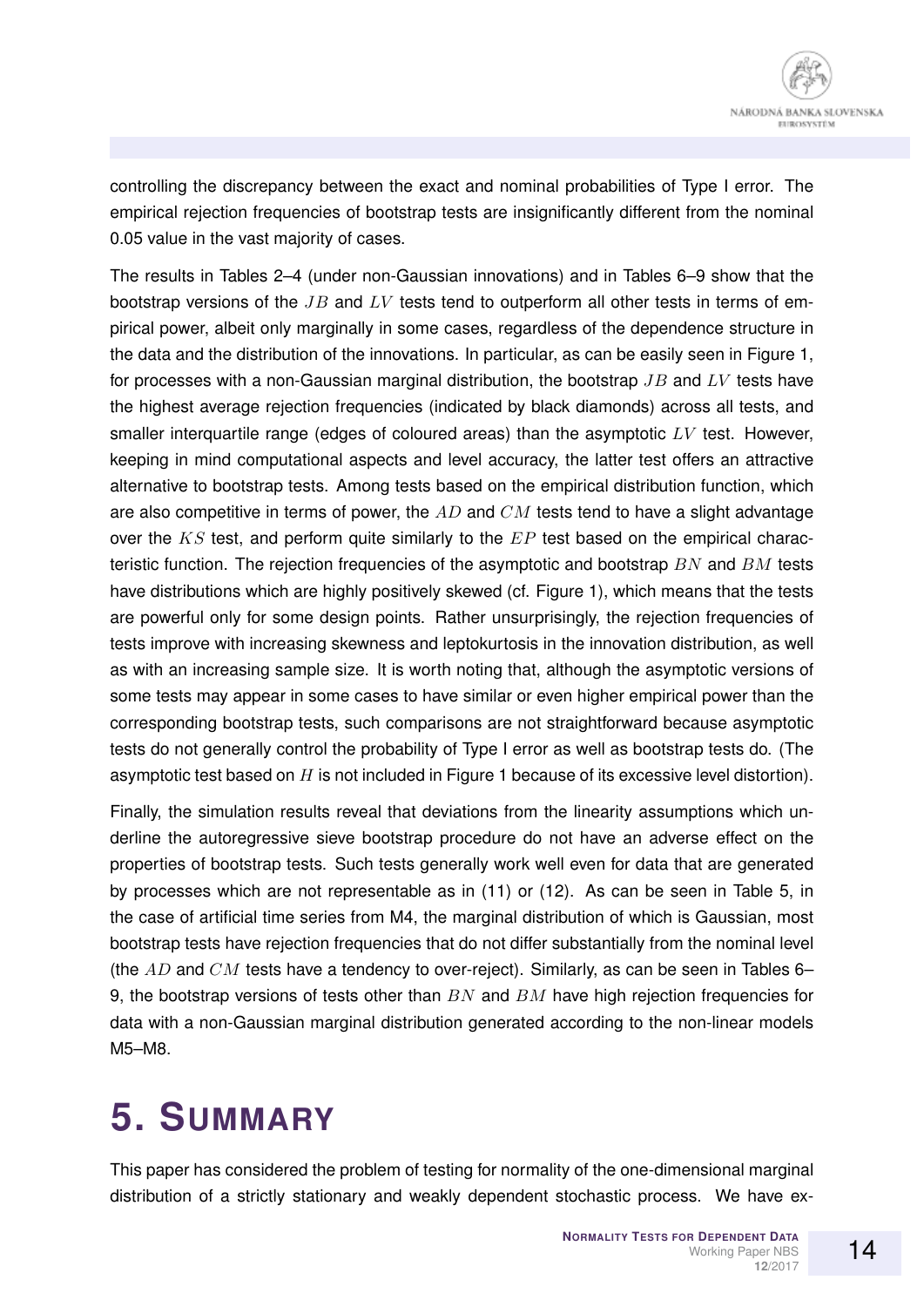

amined the properties of nine normality tests, only some of which have been designed to be robust with respect to dependence in the data. Since conventional large-sample approximations to the null distributions of some of the test statistics are either unknown or inaccurate under dependence, we have explored how an autoregressive sieve bootstrap procedure may be used to obtain P-values and/or critical values for the tests. An extensive Monte Carlo study has revealed that the bootstrap version of the classical skewness–kurtosis test provides the best overall performance across the asymptotic and bootstrap tests investigated. The Lobato– Velasco modification of the cumulant-based test is a good alternative among tests that rely on asymptotic critical values.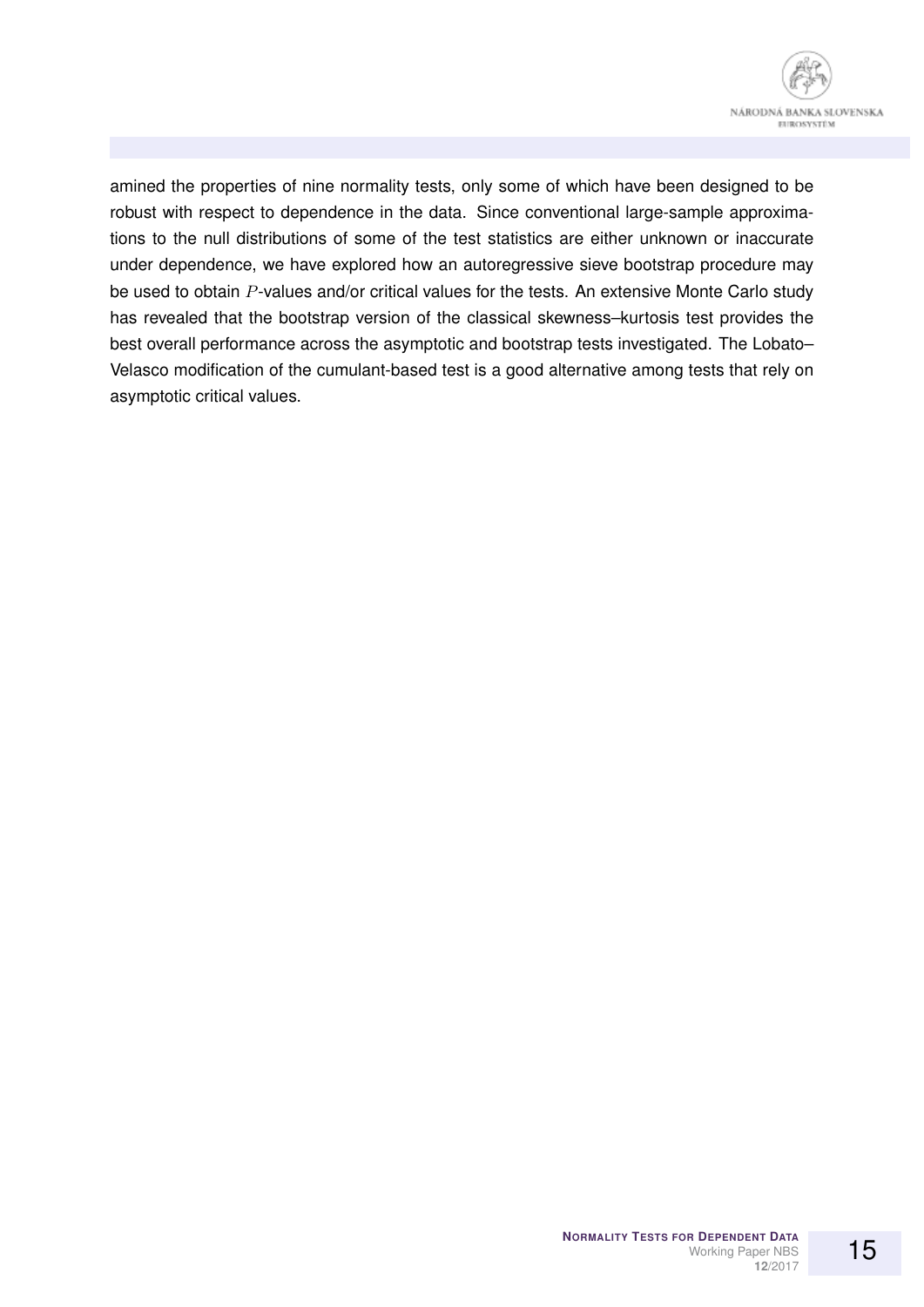

### **REFERENCES**

- Andrews, D. W. K. (1991). Heteroskedasticity and autocorrelation consistent covariance matrix estimation. *Econometrica 59*, 817–858.
- Anděl, J. and P. Ranocha (2005). Stationary distribution of absolute autoregression. Kyber*netika 41*, 735–742.
- Babu, G. J. and C. R. Rao (2004). Goodness-of-fit tests when parameters are estimated. *Sankhya 66 ¯* , 63–74.
- Bai, J. and S. Ng (2005). Tests for skewness, kurtosis, and normality for time series data. *Journal of Business and Economic Statistics 23*, 49–60.
- Baringhaus, L., R. Danschke, and N. Henze (1989). Recent and classical tests for normality a comparative study. *Communications in Statistics – Simulation and Computation 18*, 363–379.
- Baringhaus, L. and N. Henze (1988). A consistent test for multivariate normality based on the empirical characteristic function. *Metrika 35*, 339–348.
- Berg, A., E. Paparoditis, and D. N. Politis (2010). A bootstrap test for time series linearity. *Journal of Statistical Planning and Inference 140*, 3841–3857.
- Bickel, P. J. and P. Buhlmann (1997). Closure of linear processes. ¨ *Journal of Theoretical Probability 10*, 445–479.
- Bontemps, C. and N. Meddahi (2005). Testing normality: a GMM approach. *Journal of Econometrics 124*, 149–186.
- Bowman, K. O. and L. R. Shenton (1975). Omnibus test contours for departures from normality based on  $\sqrt{b_1}$  and  $b_2$ . *Biometrika 62*, 243–250.
- Brockwell, P. J. and R. A. Davis (1991). *Time Series: Theory and Methods*. New York: 2nd Edition, Springer.
- Bühlmann, P. (1997). Sieve bootstrap for time series. *Bernoulli 3*, 123–148.
- Choi, E. and P. Hall (2000). Bootstrap confidence regions constructed from autoregressions of arbitrary order. *Journal of the Royal Statstical Society, Ser. B 62*, 461–477.
- Cotter, J. (2007). Varying the VaR for unconditional and conditional environments. *Journal of International Money and Finance 26*, 1338–1354.
- den Haan, W. J. and A. Levin (1997). A practitioner's guide to robust covariance matrix estimation. In G. S. Maddala and C. R. Rao (Eds.), *Handbook of Statistics: Robust Inference*, Volume 15, pp. 299–342. Amsterdam: North-Holland.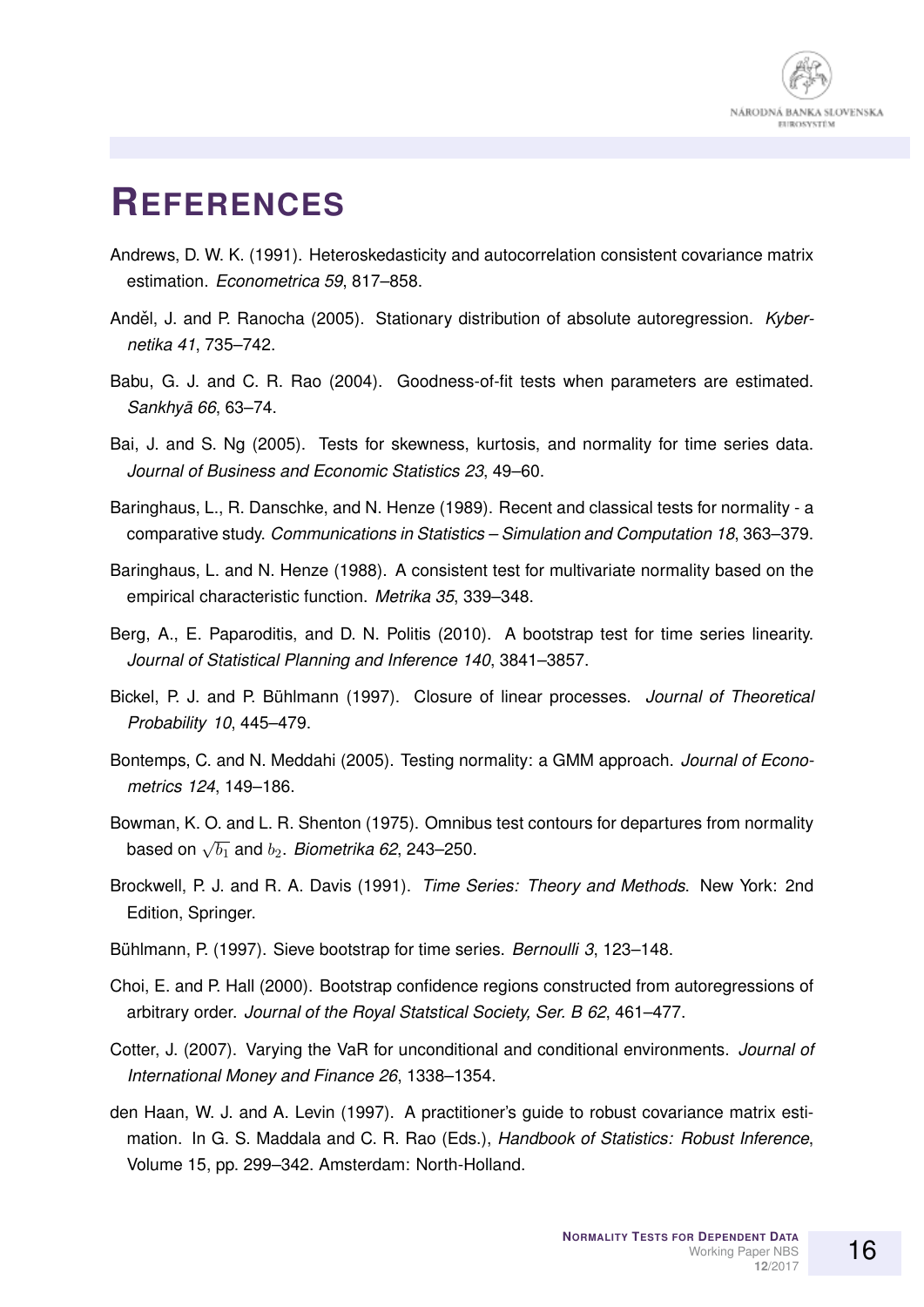

- Durbin, J. (1973). Weak convergence of the sample distribution function when parameters are estimated. *Annals of Statistics 1*, 279–290.
- Epps, T. W. (1987). Testing that a stationary time series is Gaussian. *Annals of Statistics 15*, 1683–1698.
- Epps, T. W. and L. B. Pulley (1983). A test for normality based on the empirical characteristic function. *Biometrika 70*, 723–726.
- Hall, P. (1986). On the number of bootstrap simulations required to construct a confidence interval. *Annals of Statistics 14*, 1453–1462.
- Hinich, M. J. (1982). Testing for Gaussianity and linearity of a stationary time series. *Journal of Time Series Analysis 3*, 169–176.
- Jarque, C. M. and A. K. Bera (1987). A test for normality of observations and regression residuals. *International Statistical Review 55*, 163–172.
- Jiménez-Gamero, M. D., J. Muñoz García, and R. Pino-Mejías (2003). Bootstrapping parameter estimated degenerate U and V statistics. *Statistics and Probability Letters 61*, 61–70.
- Jöckel, K.-H. (1986). Finite-sample properties and asymptotic efficiency of Monte Carlo tests. *Annals of Statistics 14*, 336–347.
- Kilian, L. and U. Demiroglu (2000). Residual-based tests for normality in autoregressions: asymptotic theory and simulation evidence. *Journal of Business and Economic Statistics 18*, 40–50.
- Kojadinovic, I. and J. Yan (2012). Goodness-of-fit testing based on a weighted bootstrap: a fast large-sample alternative to the parametric bootstrap. *Canadian Journal of Statistics 40*, 480–500.
- Kreiss, J.-P. (1992). Bootstrap procedures for  $AR(\infty)$  processes. In K.-H. Jöckel, G. Rothe, and W. Sendler (Eds.), *Bootstrapping and Related Techniques*, pp. 107–113. Heidelberg: Springer-Verlag.
- Kreiss, J.-P., E. Paparoditis, and D. N. Politis (2011). On the range of validity of the autoregressive sieve bootstrap. *Annals of Statistics 39*, 2103–2130.
- Lee, S. and A. Karagrigoriou (2001). An asymptotically optimal selection of the order of a linear process. *Sankhyā, Ser. A 63*, 93-106.
- Lehmann, E. L. and J. P. Romano (2005). *Testing Statistical Hypotheses*. New York: 3rd Edition, Springer.
- Leucht, A. (2012). Degenerate  $U$  and V-statistics under weak dependence: asymptotic theory and bootstrap consistency. *Bernoulli 18*, 552–585.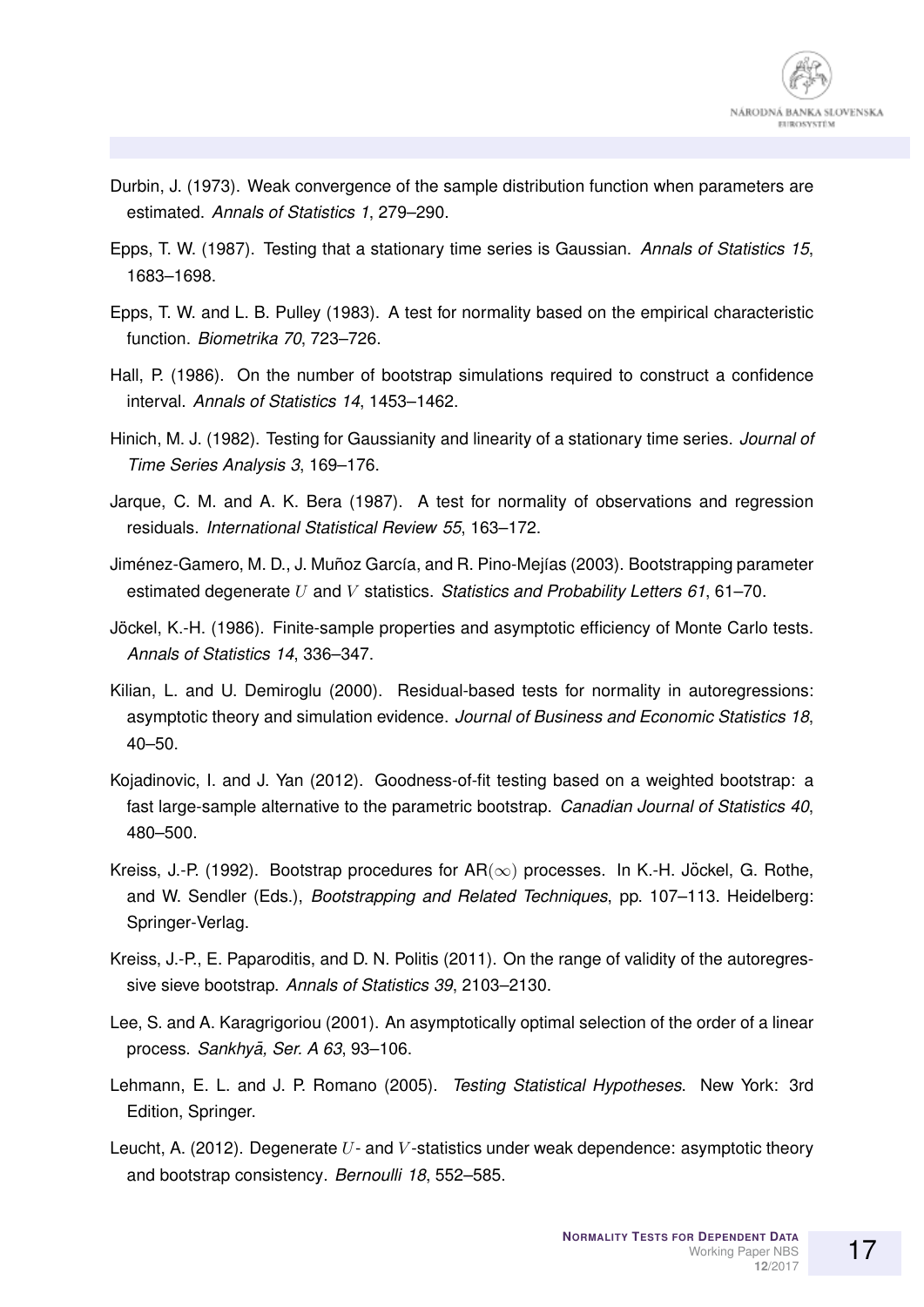- Leucht, A. and M. H. Neumann (2009). Consistency of general bootstrap methods for degenerate U-type and V -type statistics. *Journal of Multivariate Analysis 100*, 1622–1633.
- Leucht, A. and M. H. Neumann (2013). Degenerate  $U$  and V-statistics under ergodicity: asymptotics, bootstrap and applications in statistics. *Annals of the Institute of Statistical Mathematics 65*, 349–386.
- Lobato, I. N. and C. Velasco (2004). A simple test of normality for time series. *Econometric Theory 20*, 671–689.
- Moulines, E. and K. Choukri (1996). Time-domain procedures for testing that a stationary time-series is Gaussian. *IEEE Transactions on Signal Processing 44*, 2010–2025.
- Müller, U. K. (2014). HAC corrections for strongly autocorrelated time series. Journal of Busi*ness and Economic Statistics 32*, 311–322.
- Nusrat, J. and J. L. Harvill (2008). Bispectral-based goodness-of-fit tests of Gaussianity and linearity of stationary time series. *Communications in Statistics – Theory and Methods 37*, 3216–3227.
- Paparoditis, E. (1996). Bootstrapping autoregressive and moving average parameter estimates of infinite order vector autoregressive processes. *Journal of Multivariate Analysis 57*, 277– 296.
- Paparoditis, E. and B. Streitberg (1992). Order identification statistics in stationary autoregressive moving-average models: vector autocorrelations and the bootstrap. *Journal of Time Series Analysis 13*, 415–434.
- Paulsen, J. and D. Tjøstheim (1985). On the estimation of residual variance and order in autoregressive time series. *Journal of the Royal Statistical Society, Ser. B 47*, 216–228.
- Poskitt, D. S. (2007). Autoregressive approximation in nonstandard situations: the fractionally integrated and non-invertible cases. *Annals of the Institute of Statistical Mathematics 59*, 697–725.
- Poskitt, D. S. (2008). Properties of the sieve bootstrap for fractionally integrated and noninvertible processes. *Journal of Time Series Analysis 29*, 224–250.
- Pourahmadi, M. (2001). *Foundations of Time Series Analysis and Prediction Theory*. New York: Wiley.
- Psaradakis, Z. (2016). Using the bootstrap to test for symmetry under unknown dependence. *Journal of Business and Economic Statistics 34*, 406–415.
- Psaradakis, Z. and M. Vávra (2017). A distance test of normality for a wide class of stationary processes. *Econometrics and Statistics 2*, 50–60.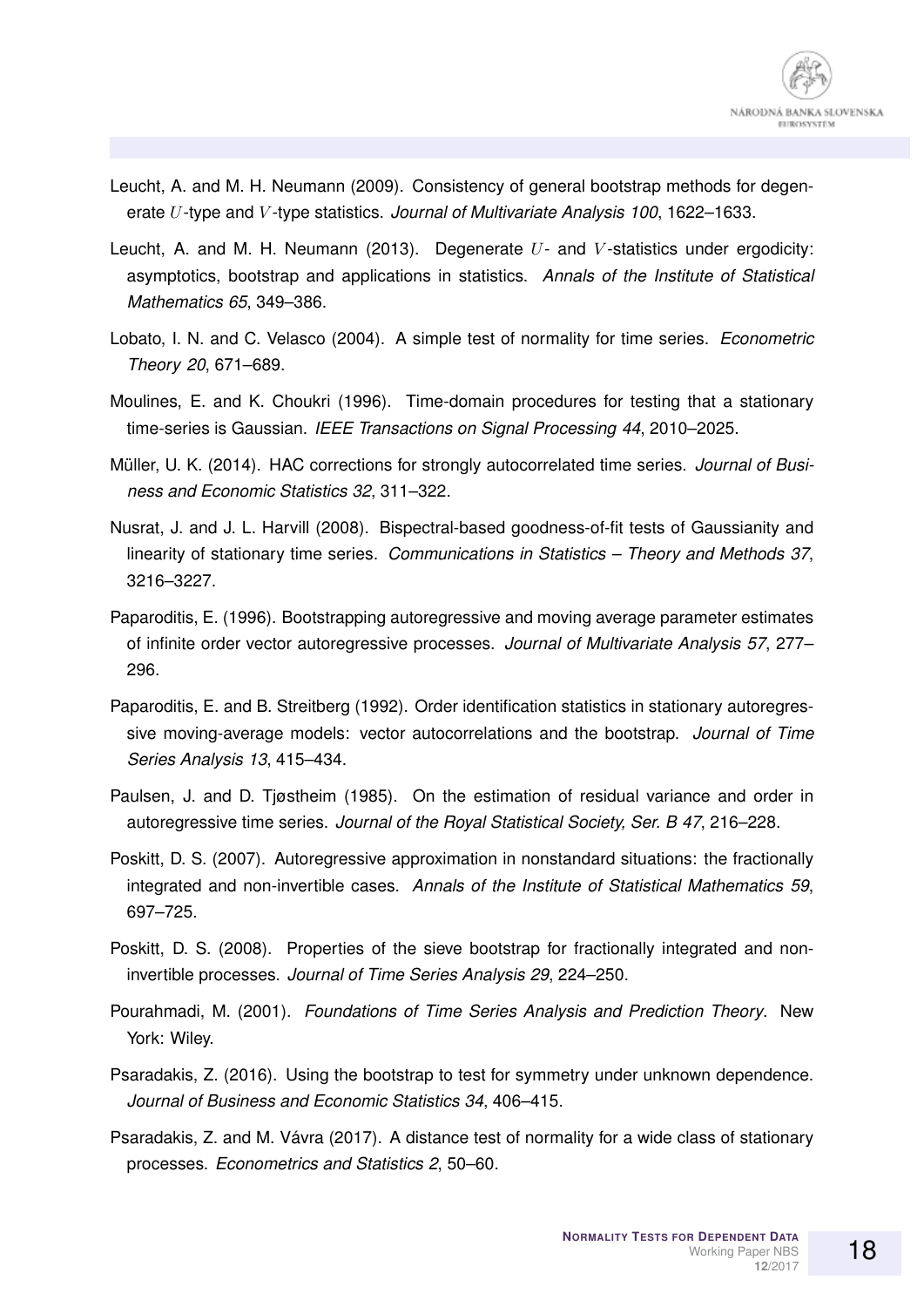- Ramberg, J. S. and B. W. Schmeiser (1974). An approximate method for generating asymmetric random variables. *Communications of the ACM 17*, 78–82.
- Romão, X., R. Delgado, and A. Costa (2010). An empirical power comparison of univariate goodness-of-fit tests for normality. *Journal of Statistical Computation and Simulation 80*, 545–591.
- Shibata, R. (1980). Asymptotically efficient selection of the order of the model for estimating parameters of a linear process. *Annals of Statistics 8*, 147–164.
- Stein, C. (1972). A bound for the error in the normal approximation to the distribution of a sum of dependent random variables. In *Proceedings of the Sixth Berkeley Symposium on Mathematical Statistics and Probability, Volume 2: Probability Theory*, pp. 583–602. Berkeley: University of California Press.
- Stephens, M. A. (1976). Asymptotic results for goodness-of-fit statistics with unknown parameters. *Annals of Statistics 4*, 357–369.
- Stute, W., W. Gonzáles Manteiga, and M. Presedo Quindimil (1993). Bootstrap based goodness-of-fit-tests. *Metrika 40*, 243–256.
- Thode, H. C. (2002). *Testing for Normality*. New York: Marcel Dekker.
- Tjøstheim, D. and J. Paulsen (1983). Bias of some commonly-used time series estimates. *Biometrika 70*, 389–399; Corrigendum (1984), 71, 656.
- Tong, H. (1990). *Non-linear Time Series: A Dynamical System Approach*. Oxford: Oxford University Press.
- Yap, B. W. and C. H. Sim (2011). Comparisons of various types of normality tests. *Journal of Statistical Computation and Simulation 81*, 2141–2155.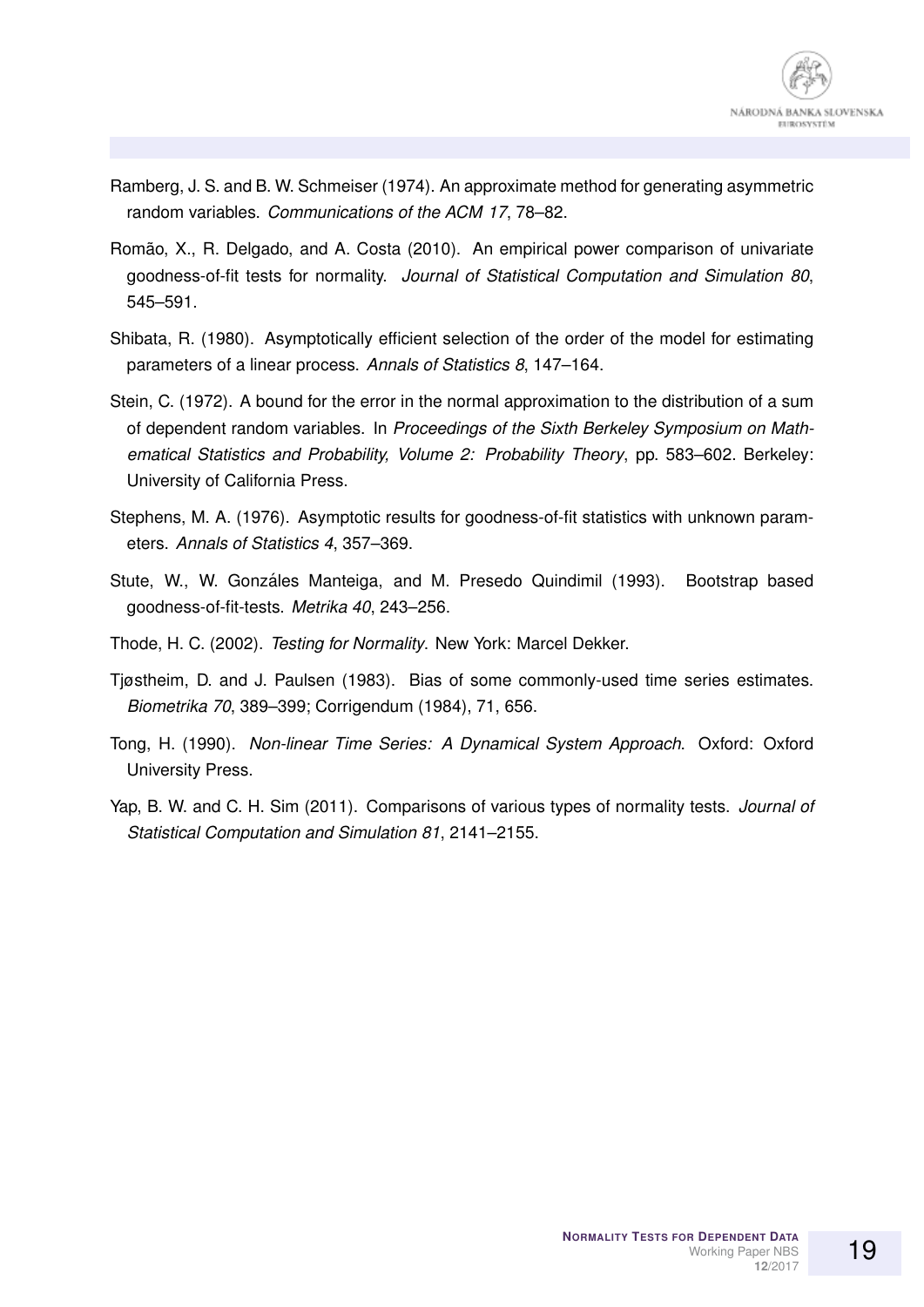

|                | $\lambda_1$ | $\lambda_2$ | $\lambda_3$ | $\lambda_4$ | skewness | kurtosis |
|----------------|-------------|-------------|-------------|-------------|----------|----------|
| N              |             |             |             |             | 0.0      | 3.0      |
| S <sub>1</sub> | 0.000000    | $-1.000000$ | $-0.080000$ | $-0.080000$ | 0.0      | 6.0      |
| S <sub>2</sub> | 0.000000    | $-0.397912$ | $-0.160000$ | $-0.160000$ | 0.0      | 11.6     |
| S <sub>3</sub> | 0.000000    | $-1.000000$ | $-0.240000$ | $-0.240000$ | 0.0      | 126.0    |
| A <sub>1</sub> | 0.000000    | $-1.000000$ | $-0.007500$ | $-0.030000$ | 1.5      | 7.5      |
| A <sub>2</sub> | 0.000000    | $-1.000000$ | $-0.100900$ | $-0.180200$ | 2.0      | 21.1     |
| A3             | 0.000000    | $-1.000000$ | $-0.001000$ | $-0.130000$ | 3.2      | 23.8     |
| A4             | 0.000000    | $-1.000000$ | $-0.000100$ | $-0.170000$ | 3.8      | 40.7     |

Table 1: Innovation Distributions





Note: The top and bottom of each blue box indicates the 25th and 75th percentile, respectively, of the empirical rejection frequencies, the black diamond indicates the mean value, and the whiskers indicate the 10th and 90th percentiles.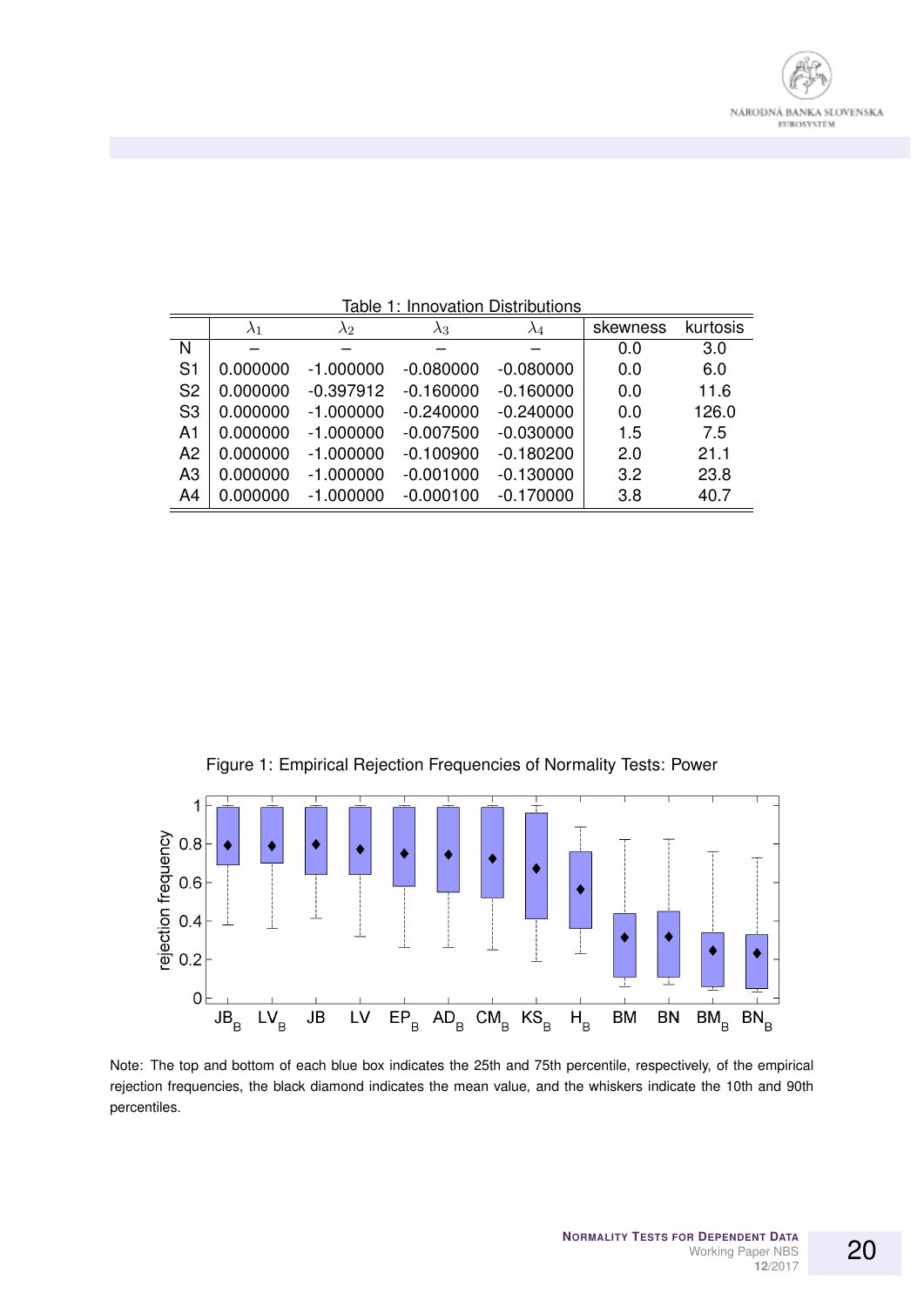|           |                |      |         | <b>Asymptotic Tests</b> |         |      |      |      |      |      | <b>Bootstrap Tests</b> |      |      |      |      |
|-----------|----------------|------|---------|-------------------------|---------|------|------|------|------|------|------------------------|------|------|------|------|
| sample    | distr.         | JB   | $_{BN}$ | LV                      | $_{BM}$ | H    | JB   | BN   | LV   | BМ   | Н                      | AD   | CM   | KS   | EP   |
| $n = 100$ | N              | 0.09 | 0.08    | 0.02                    | 0.07    | 0.31 | 0.04 | 0.05 | 0.04 | 0.05 | 0.03                   | 0.04 | 0.04 | 0.04 | 0.05 |
|           | S <sub>1</sub> | 0.22 | 0.05    | 0.10                    | 0.04    | 0.48 | 0.16 | 0.03 | 0.15 | 0.04 | 0.13                   | 0.11 | 0.11 | 0.11 | 0.11 |
|           | S <sub>2</sub> | 0.32 | 0.09    | 0.17                    | 0.09    | 0.60 | 0.25 | 0.06 | 0.23 | 0.07 | 0.24                   | 0.21 | 0.21 | 0.18 | 0.19 |
|           | S <sub>3</sub> | 0.44 | 0.06    | 0.29                    | 0.06    | 0.69 | 0.38 | 0.04 | 0.35 | 0.04 | 0.34                   | 0.29 | 0.27 | 0.23 | 0.28 |
|           | A <sub>1</sub> | 0.39 | 0.13    | 0.22                    | 0.11    | 0.68 | 0.30 | 0.09 | 0.29 | 0.09 | 0.31                   | 0.24 | 0.22 | 0.18 | 0.26 |
|           | A <sub>2</sub> | 0.46 | 0.12    | 0.29                    | 0.12    | 0.72 | 0.37 | 0.08 | 0.35 | 0.09 | 0.37                   | 0.33 | 0.33 | 0.28 | 0.34 |
|           | A <sub>3</sub> | 0.74 | 0.34    | 0.49                    | 0.34    | 0.93 | 0.64 | 0.23 | 0.60 | 0.27 | 0.64                   | 0.57 | 0.56 | 0.47 | 0.61 |
|           | A4             | 0.81 | 0.34    | 0.59                    | 0.34    | 0.94 | 0.73 | 0.24 | 0.70 | 0.28 | 0.72                   | 0.68 | 0.64 | 0.55 | 0.71 |
| $n=200$   | N              | 0.16 | 0.08    | 0.04                    | 0.08    | 0.31 | 0.07 | 0.06 | 0.06 | 0.06 | 0.04                   | 0.06 | 0.05 | 0.05 | 0.07 |
|           | S <sub>1</sub> | 0.34 | 0.05    | 0.16                    | 0.03    | 0.53 | 0.20 | 0.03 | 0.20 | 0.02 | 0.19                   | 0.11 | 0.10 | 0.07 | 0.11 |
|           | S <sub>2</sub> | 0.51 | 0.06    | 0.29                    | 0.07    | 0.66 | 0.35 | 0.04 | 0.35 | 0.04 | 0.30                   | 0.25 | 0.24 | 0.21 | 0.25 |
|           | S <sub>3</sub> | 0.63 | 0.07    | 0.45                    | 0.08    | 0.74 | 0.52 | 0.05 | 0.51 | 0.06 | 0.44                   | 0.39 | 0.38 | 0.34 | 0.38 |
|           | A1             | 0.68 | 0.32    | 0.41                    | 0.34    | 0.82 | 0.51 | 0.25 | 0.48 | 0.27 | 0.40                   | 0.45 | 0.42 | 0.35 | 0.46 |
|           | A <sub>2</sub> | 0.67 | 0.21    | 0.45                    | 0.21    | 0.80 | 0.52 | 0.14 | 0.52 | 0.16 | 0.46                   | 0.45 | 0.44 | 0.38 | 0.46 |
|           | A <sub>3</sub> | 0.96 | 0.67    | 0.81                    | 0.67    | 0.98 | 0.86 | 0.53 | 0.85 | 0.55 | 0.84                   | 0.86 | 0.81 | 0.74 | 0.88 |
|           | A4             | 0.99 | 0.68    | 0.87                    | 0.68    | 1.00 | 0.93 | 0.56 | 0.92 | 0.60 | 0.91                   | 0.92 | 0.88 | 0.82 | 0.93 |

Table 2: Empirical Rejection Frequencies of Normality Tests Under M1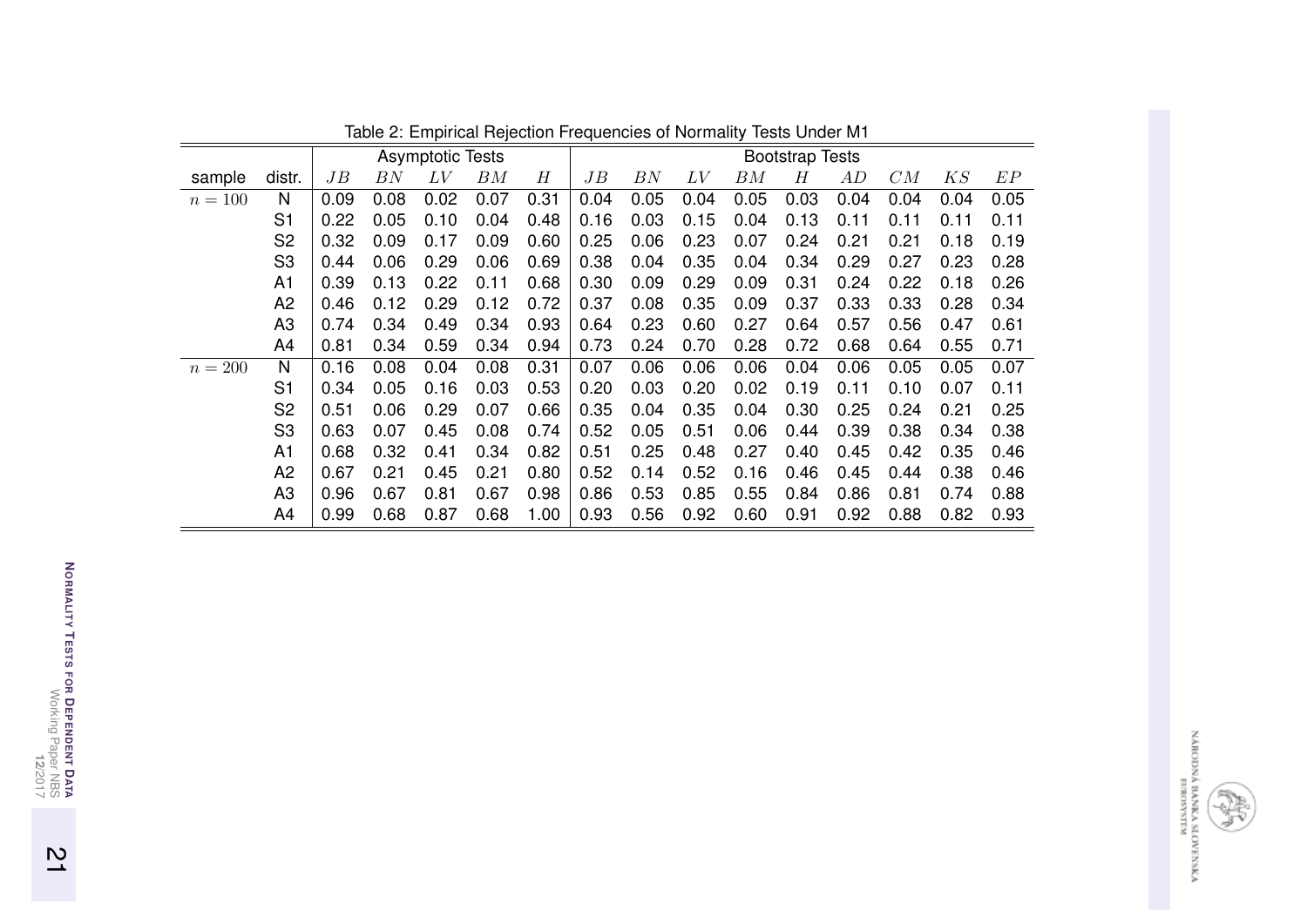|           |                |      |         | <b>Asymptotic Tests</b> |         |      |      |      |      |      | <b>Bootstrap Tests</b> |      |      |      |      |
|-----------|----------------|------|---------|-------------------------|---------|------|------|------|------|------|------------------------|------|------|------|------|
| sample    | distr.         | JB   | $_{BN}$ | LV                      | $_{BM}$ | H    | JB   | BN   | LV   | BМ   | Н                      | AD   | CM   | KS   | EP   |
| $n = 100$ | N              | 0.03 | 0.07    | 0.03                    | 0.06    | 0.28 | 0.05 | 0.04 | 0.05 | 0.05 | 0.04                   | 0.04 | 0.03 | 0.04 | 0.03 |
|           | S <sub>1</sub> | 0.33 | 0.06    | 0.32                    | 0.05    | 0.46 | 0.38 | 0.04 | 0.36 | 0.04 | 0.15                   | 0.24 | 0.19 | 0.15 | 0.24 |
|           | S <sub>2</sub> | 0.47 | 0.07    | 0.45                    | 0.06    | 0.55 | 0.50 | 0.03 | 0.49 | 0.04 | 0.23                   | 0.38 | 0.34 | 0.28 | 0.39 |
|           | S <sub>3</sub> | 0.68 | 0.07    | 0.67                    | 0.07    | 0.66 | 0.71 | 0.03 | 0.70 | 0.03 | 0.36                   | 0.55 | 0.52 | 0.41 | 0.55 |
|           | A <sub>1</sub> | 0.64 | 0.39    | 0.66                    | 0.37    | 0.68 | 0.69 | 0.28 | 0.70 | 0.31 | 0.29                   | 0.63 | 0.57 | 0.52 | 0.69 |
|           | A <sub>2</sub> | 0.66 | 0.14    | 0.65                    | 0.15    | 0.68 | 0.70 | 0.09 | 0.70 | 0.10 | 0.35                   | 0.55 | 0.52 | 0.42 | 0.59 |
|           | A <sub>3</sub> | 0.97 | 0.62    | 0.97                    | 0.62    | 0.92 | 0.98 | 0.48 | 0.98 | 0.53 | 0.68                   | 0.98 | 0.97 | 0.91 | 0.99 |
|           | A4             | 0.97 | 0.56    | 0.97                    | 0.55    | 0.95 | 0.99 | 0.43 | 0.99 | 0.47 | 0.76                   | 0.98 | 0.96 | 0.91 | 0.99 |
| $n=200$   | N              | 0.05 | 0.11    | 0.05                    | 0.09    | 0.27 | 0.05 | 0.06 | 0.05 | 0.06 | 0.04                   | 0.05 | 0.06 | 0.06 | 0.06 |
|           | S <sub>1</sub> | 0.53 | 0.04    | 0.51                    | 0.05    | 0.51 | 0.54 | 0.02 | 0.53 | 0.02 | 0.16                   | 0.32 | 0.26 | 0.19 | 0.32 |
|           | S <sub>2</sub> | 0.74 | 0.08    | 0.73                    | 0.08    | 0.67 | 0.76 | 0.03 | 0.73 | 0.03 | 0.29                   | 0.55 | 0.50 | 0.41 | 0.59 |
|           | S <sub>3</sub> | 0.87 | 0.12    | 0.86                    | 0.11    | 0.72 | 0.88 | 0.03 | 0.87 | 0.03 | 0.46                   | 0.75 | 0.71 | 0.61 | 0.77 |
|           | A1             | 0.97 | 0.77    | 0.96                    | 0.76    | 0.76 | 0.96 | 0.61 | 0.96 | 0.64 | 0.38                   | 0.92 | 0.90 | 0.78 | 0.95 |
|           | A <sub>2</sub> | 0.91 | 0.28    | 0.91                    | 0.29    | 0.78 | 0.91 | 0.17 | 0.91 | 0.18 | 0.48                   | 0.84 | 0.80 | 0.69 | 0.86 |
|           | A <sub>3</sub> | 1.00 | 0.87    | 1.00                    | 0.87    | 0.99 | 1.00 | 0.78 | 1.00 | 0.80 | 0.88                   | 1.00 | 1.00 | 1.00 | 1.00 |
|           | A4             | 1.00 | 0.83    | 1.00                    | 0.83    | 0.99 | 1.00 | 0.74 | 1.00 | 0.77 | 0.90                   | 1.00 | 1.00 | 1.00 | 1.00 |

Table 3: Empirical Rejection Frequencies of Normality Tests Under M2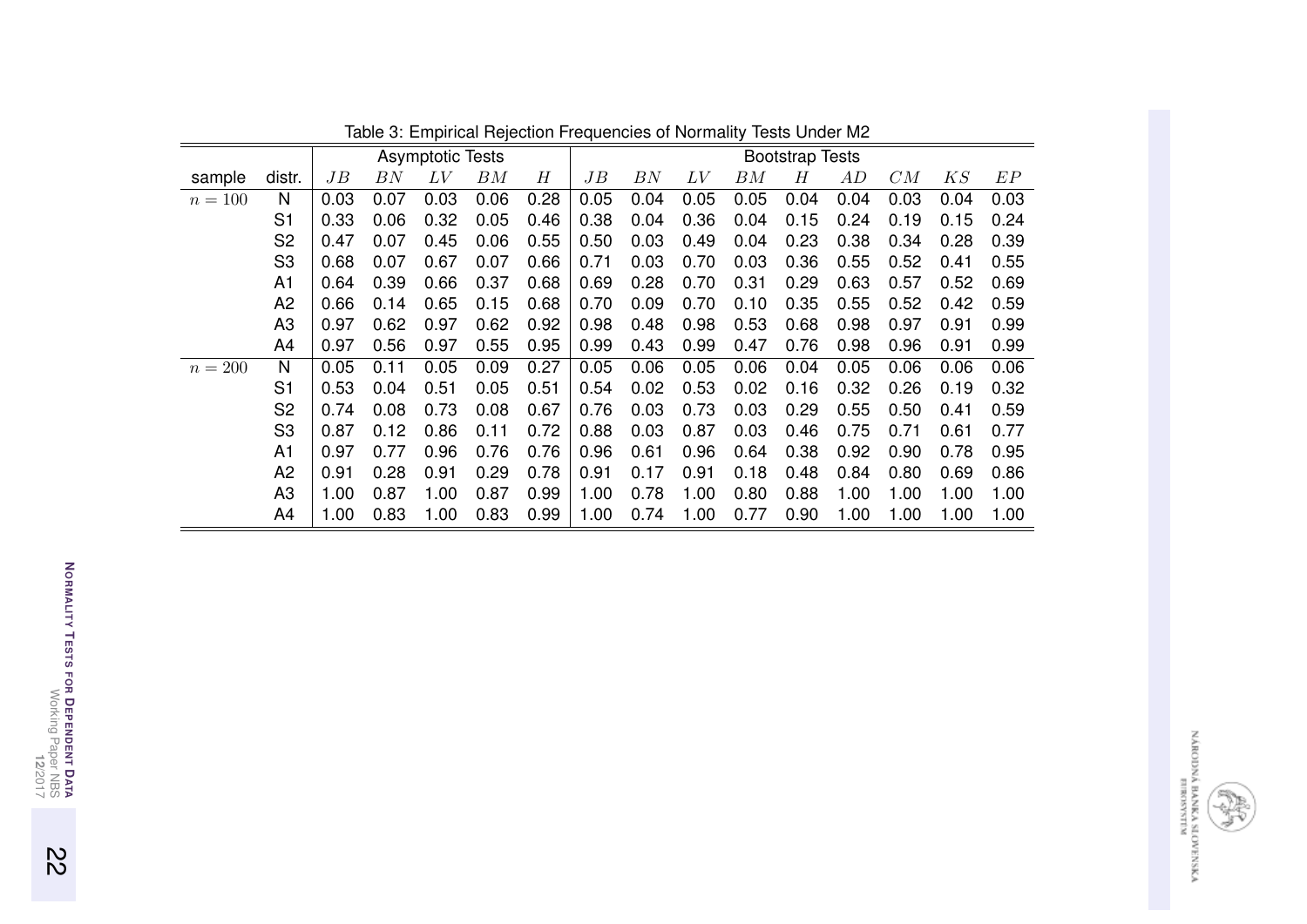|           |                |      |         | <b>Asymptotic Tests</b> |      |      |      |      |      |      | <b>Bootstrap Tests</b> |      |      |      |      |
|-----------|----------------|------|---------|-------------------------|------|------|------|------|------|------|------------------------|------|------|------|------|
| sample    | distr.         | JB   | $_{BN}$ | $LV\,$                  | ΒМ   | H    | JB   | BN   | LV   | BМ   | Н                      | AD   | CM   | KS   | EP   |
| $n = 100$ | N              | 0.08 | 0.08    | 0.03                    | 0.07 | 0.33 | 0.05 | 0.04 | 0.04 | 0.05 | 0.05                   | 0.04 | 0.03 | 0.03 | 0.05 |
|           | S <sub>1</sub> | 0.27 | 0.04    | 0.18                    | 0.04 | 0.52 | 0.22 | 0.02 | 0.21 | 0.03 | 0.14                   | 0.16 | 0.13 | 0.11 | 0.15 |
|           | S <sub>2</sub> | 0.41 | 0.08    | 0.32                    | 0.07 | 0.57 | 0.38 | 0.05 | 0.37 | 0.05 | 0.21                   | 0.28 | 0.26 | 0.22 | 0.27 |
|           | S <sub>3</sub> | 0.51 | 0.08    | 0.43                    | 0.07 | 0.65 | 0.47 | 0.05 | 0.47 | 0.05 | 0.34                   | 0.39 | 0.37 | 0.32 | 0.38 |
|           | A <sub>1</sub> | 0.59 | 0.28    | 0.42                    | 0.28 | 0.74 | 0.52 | 0.22 | 0.49 | 0.23 | 0.29                   | 0.47 | 0.43 | 0.36 | 0.50 |
|           | A <sub>2</sub> | 0.53 | 0.16    | 0.43                    | 0.13 | 0.71 | 0.49 | 0.10 | 0.48 | 0.10 | 0.36                   | 0.43 | 0.40 | 0.37 | 0.41 |
|           | A <sub>3</sub> | 0.91 | 0.58    | 0.82                    | 0.58 | 0.92 | 0.87 | 0.45 | 0.88 | 0.49 | 0.68                   | 0.89 | 0.86 | 0.77 | 0.91 |
|           | A4             | 0.96 | 0.56    | 0.88                    | 0.54 | 0.96 | 0.92 | 0.43 | 0.92 | 0.47 | 0.76                   | 0.94 | 0.90 | 0.85 | 0.94 |
| $n=200$   | N              | 0.10 | 0.10    | 0.04                    | 0.09 | 0.34 | 0.05 | 0.06 | 0.05 | 0.05 | 0.05                   | 0.05 | 0.05 | 0.06 | 0.06 |
|           | S <sub>1</sub> | 0.45 | 0.06    | 0.30                    | 0.06 | 0.52 | 0.33 | 0.04 | 0.34 | 0.04 | 0.17                   | 0.19 | 0.18 | 0.15 | 0.19 |
|           | S <sub>2</sub> | 0.64 | 0.08    | 0.52                    | 0.08 | 0.64 | 0.53 | 0.04 | 0.54 | 0.04 | 0.29                   | 0.37 | 0.36 | 0.28 | 0.37 |
|           | S <sub>3</sub> | 0.78 | 0.12    | 0.69                    | 0.11 | 0.77 | 0.72 | 0.07 | 0.72 | 0.07 | 0.46                   | 0.58 | 0.55 | 0.47 | 0.59 |
|           | A1             | 0.87 | 0.59    | 0.75                    | 0.60 | 0.81 | 0.78 | 0.44 | 0.76 | 0.46 | 0.45                   | 0.76 | 0.72 | 0.61 | 0.77 |
|           | A <sub>2</sub> | 0.83 | 0.29    | 0.70                    | 0.28 | 0.81 | 0.75 | 0.18 | 0.74 | 0.20 | 0.51                   | 0.69 | 0.66 | 0.59 | 0.71 |
|           | A <sub>3</sub> | 1.00 | 0.94    | 0.99                    | 0.94 | 0.99 | 1.00 | 0.86 | 1.00 | 0.88 | 0.87                   | 1.00 | 1.00 | 0.98 | 1.00 |
|           | A4             | 1.00 | 0.92    | 1.00                    | 0.92 | 1.00 | 1.00 | 0.85 | 1.00 | 0.87 | 0.93                   | 1.00 | 1.00 | 0.99 | 1.00 |

Table 4: Empirical Rejection Frequencies of Normality Tests Under M3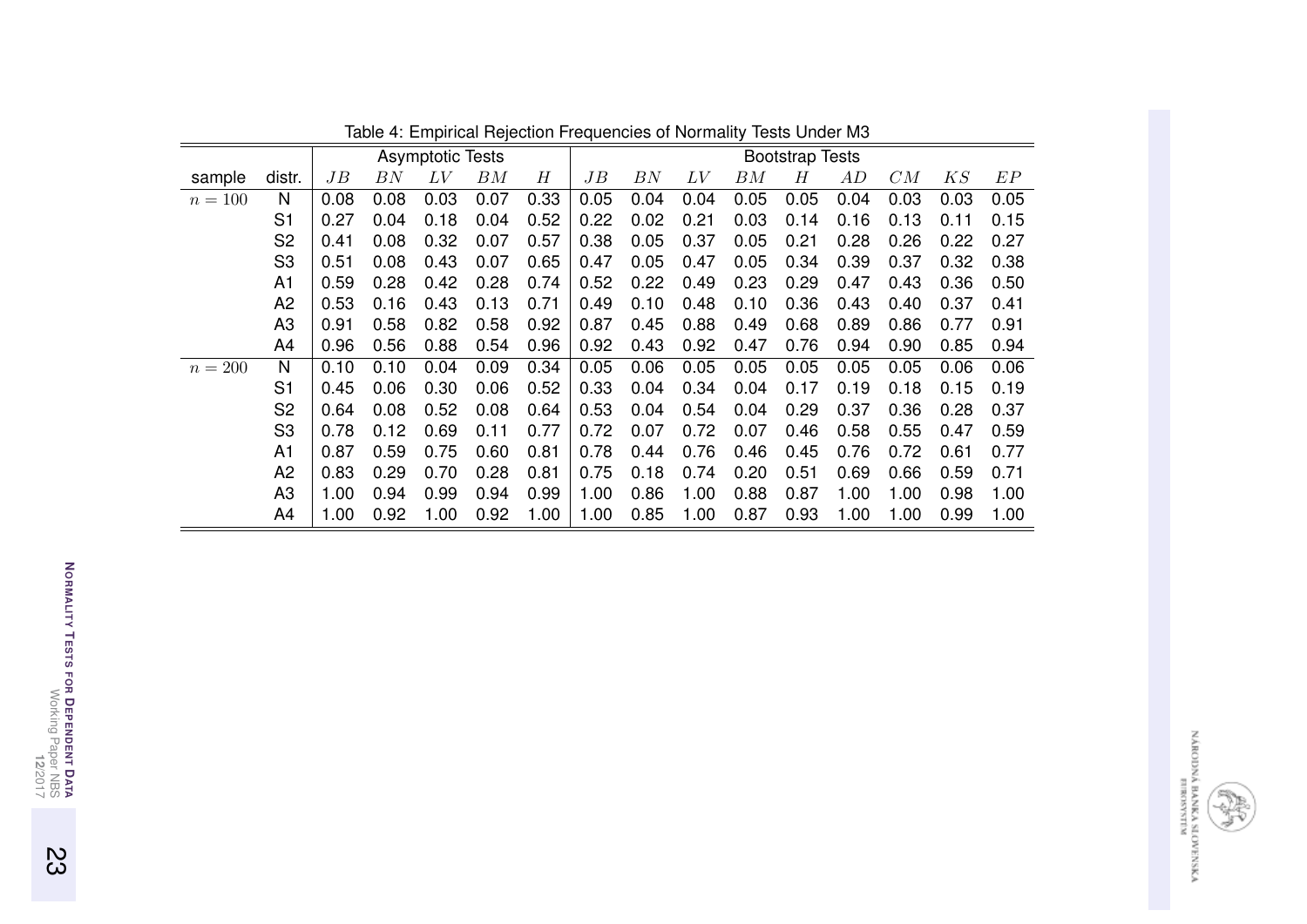|           |        |    |    | <b>Asymptotic Tests</b> |    |                                                                                | <b>Bootstrap Tests</b> |                      |    |    |   |     |    |       |         |
|-----------|--------|----|----|-------------------------|----|--------------------------------------------------------------------------------|------------------------|----------------------|----|----|---|-----|----|-------|---------|
| sample    | distr. | JB | BN | LV                      | BМ | H                                                                              | JB                     | $\cdot$ , BN $\cdot$ | LV | BM | H | AD. | CM | $K$ S | $E$ $P$ |
| $n = 100$ | N,     |    |    |                         |    | $\vert$ 0.02 0.13 0.02 0.11 0.23 0.04 0.07 0.03 0.07 0.06 0.09 0.08 0.03 0.08  |                        |                      |    |    |   |     |    |       |         |
| $n=200$   | N.     |    |    |                         |    | $\mid$ 0.02 0.12 0.02 0.11 0.25   0.04 0.06 0.03 0.06 0.06 0.11 0.10 0.03 0.07 |                        |                      |    |    |   |     |    |       |         |

Table 5: Empirical Rejection Frequencies of Normality Tests Under M4

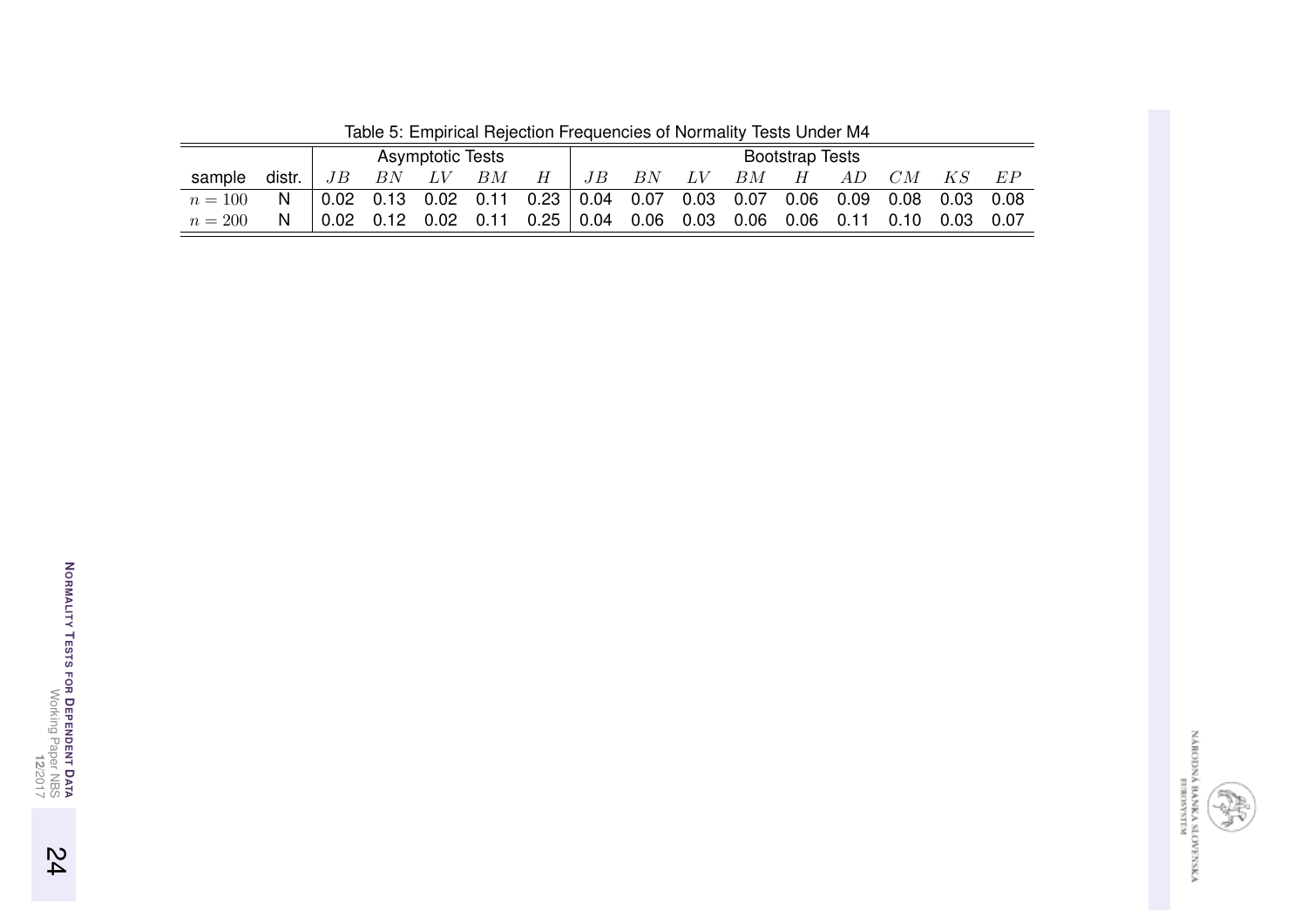|           |                |      |         | <b>Asymptotic Tests</b> |         |      |      |      |      |         | <b>Bootstrap Tests</b> |      |      |                |      |
|-----------|----------------|------|---------|-------------------------|---------|------|------|------|------|---------|------------------------|------|------|----------------|------|
| sample    | distr.         | JВ   | $_{BN}$ | $LV\,$                  | $_{BM}$ | H    | JB   | BN   | LV   | $_{BM}$ | Н                      | AD   | CM   | $K\mathcal{S}$ | EP   |
| $n = 100$ | N              | 0.35 | 0.08    | 0.34                    | 0.07    | 0.40 | 0.37 | 0.03 | 0.37 | 0.04    | 0.13                   | 0.26 | 0.25 | 0.19           | 0.25 |
|           | S <sub>1</sub> | 0.79 | 0.12    | 0.78                    | 0.13    | 0.59 | 0.79 | 0.07 | 0.80 | 0.08    | 0.33                   | 0.69 | 0.65 | 0.54           | 0.70 |
|           | S <sub>2</sub> | 0.86 | 0.14    | 0.86                    | 0.14    | 0.65 | 0.87 | 0.08 | 0.87 | 0.11    | 0.43                   | 0.79 | 0.76 | 0.62           | 0.78 |
|           | S <sub>3</sub> | 0.92 | 0.15    | 0.90                    | 0.14    | 0.71 | 0.92 | 0.09 | 0.92 | 0.10    | 0.49                   | 0.88 | 0.86 | 0.77           | 0.89 |
|           | A <sub>1</sub> | 0.78 | 0.07    | 0.78                    | 0.07    | 0.65 | 0.80 | 0.03 | 0.79 | 0.04    | 0.39                   | 0.66 | 0.59 | 0.52           | 0.64 |
|           | A <sub>2</sub> | 0.81 | 0.11    | 0.80                    | 0.12    | 0.64 | 0.83 | 0.07 | 0.83 | 0.08    | 0.42                   | 0.75 | 0.70 | 0.60           | 0.75 |
|           | A <sub>3</sub> | 0.92 | 0.07    | 0.91                    | 0.07    | 0.79 | 0.92 | 0.04 | 0.92 | 0.05    | 0.58                   | 0.84 | 0.76 | 0.69           | 0.80 |
|           | A4             | 0.91 | 0.08    | 0.90                    | 0.08    | 0.78 | 0.91 | 0.05 | 0.91 | 0.06    | 0.60                   | 0.86 | 0.77 | 0.70           | 0.83 |
| $n=200$   | N              | 0.52 | 0.13    | 0.51                    | 0.13    | 0.42 | 0.52 | 0.05 | 0.52 | 0.06    | 0.16                   | 0.42 | 0.40 | 0.29           | 0.43 |
|           | S <sub>1</sub> | 0.94 | 0.25    | 0.93                    | 0.27    | 0.66 | 0.93 | 0.12 | 0.94 | 0.13    | 0.38                   | 0.90 | 0.87 | 0.76           | 0.91 |
|           | S <sub>2</sub> | 0.98 | 0.24    | 0.98                    | 0.24    | 0.74 | 0.98 | 0.12 | 0.98 | 0.13    | 0.48                   | 0.96 | 0.96 | 0.89           | 0.97 |
|           | S <sub>3</sub> | 0.99 | 0.25    | 0.99                    | 0.25    | 0.82 | 0.99 | 0.12 | 0.99 | 0.13    | 0.60                   | 0.99 | 0.98 | 0.96           | 0.99 |
|           | A <sub>1</sub> | 0.95 | 0.16    | 0.95                    | 0.16    | 0.73 | 0.95 | 0.06 | 0.95 | 0.08    | 0.49                   | 0.90 | 0.83 | 0.75           | 0.88 |
|           | A <sub>2</sub> | 0.98 | 0.19    | 0.98                    | 0.19    | 0.79 | 0.98 | 0.08 | 0.98 | 0.09    | 0.55                   | 0.97 | 0.96 | 0.90           | 0.97 |
|           | A <sub>3</sub> | 0.99 | 0.15    | 0.99                    | 0.16    | 0.88 | 0.99 | 0.07 | 0.99 | 0.07    | 0.72                   | 0.97 | 0.93 | 0.91           | 0.97 |
|           | A4             | 0.99 | 0.13    | 0.99                    | 0.13    | 0.90 | 0.99 | 0.04 | 0.99 | 0.06    | 0.75                   | 0.99 | 0.97 | 0.96           | 0.98 |

Table 6: Empirical Rejection Frequencies of Normality Tests Under M5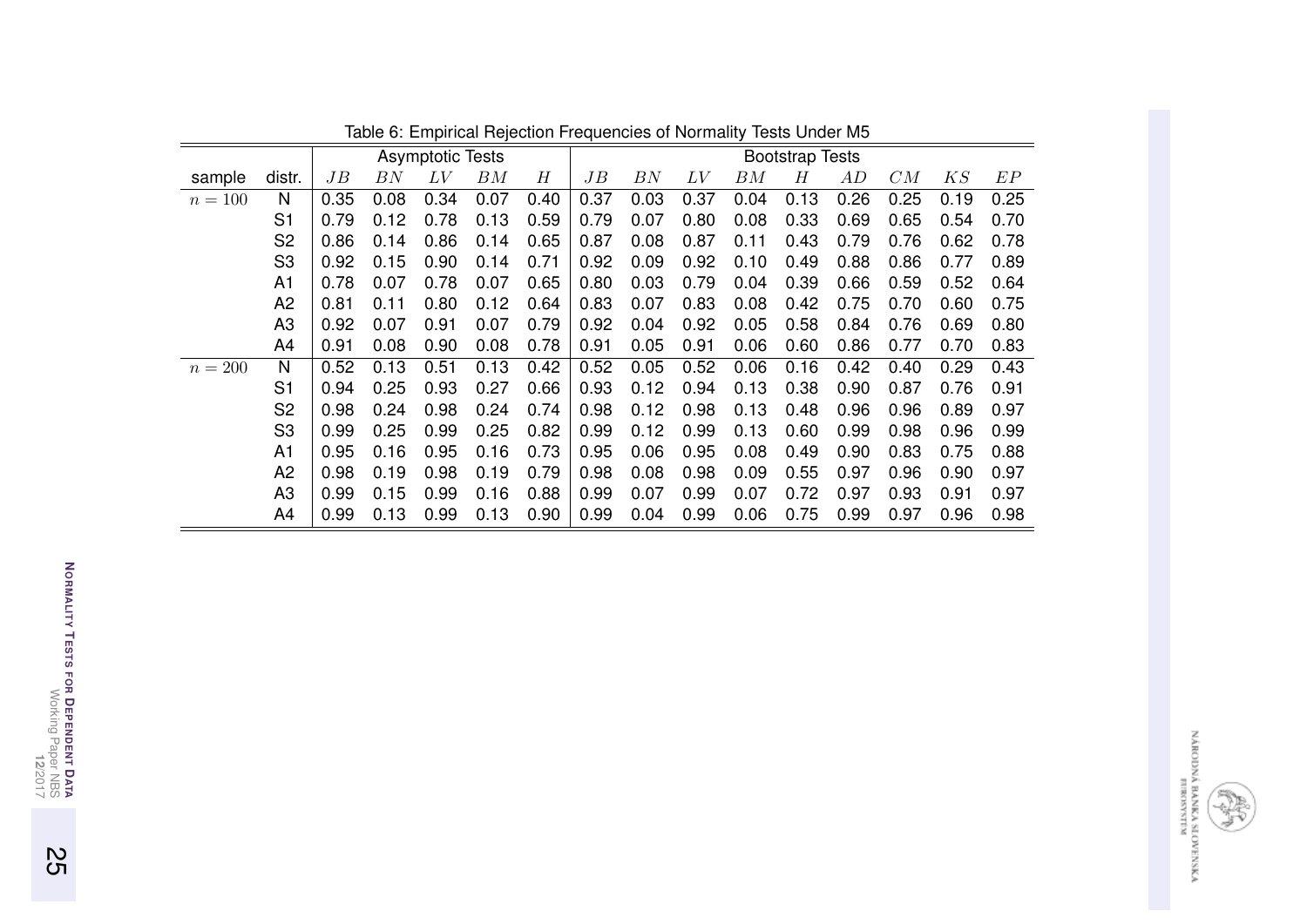|           |                |      |         | <b>Asymptotic Tests</b> |      |      |      |         |      |      | <b>Bootstrap Tests</b> |      |      |      |      |
|-----------|----------------|------|---------|-------------------------|------|------|------|---------|------|------|------------------------|------|------|------|------|
| sample    | distr.         | JB   | $_{BN}$ | $LV\,$                  | BM   | H    | JB   | $_{BN}$ | LV   | ΒМ   | Η                      | AD   | CM   | KS   | EP   |
| $n = 100$ | N              | 0.86 | 0.24    | 0.85                    | 0.24 | 0.86 | 0.87 | 0.19    | 0.87 | 0.19 | 0.68                   | 0.91 | 0.92 | 0.86 | 0.88 |
|           | S <sub>1</sub> | 0.95 | 0.25    | 0.95                    | 0.24 | 0.88 | 0.95 | 0.16    | 0.95 | 0.17 | 0.71                   | 0.97 | 0.96 | 0.93 | 0.96 |
|           | S <sub>2</sub> | 0.97 | 0.24    | 0.97                    | 0.23 | 0.88 | 0.97 | 0.15    | 0.97 | 0.17 | 0.76                   | 0.98 | 0.99 | 0.96 | 0.98 |
|           | S <sub>3</sub> | 0.98 | 0.25    | 0.98                    | 0.25 | 0.92 | 0.98 | 0.17    | 0.98 | 0.18 | 0.79                   | 0.99 | 0.99 | 0.97 | 0.99 |
|           | A1             | 0.93 | 0.33    | 0.93                    | 0.32 | 0.87 | 0.93 | 0.20    | 0.93 | 0.21 | 0.69                   | 0.92 | 0.92 | 0.89 | 0.92 |
|           | A2             | 0.95 | 0.27    | 0.95                    | 0.26 | 0.89 | 0.95 | 0.16    | 0.95 | 0.18 | 0.73                   | 0.96 | 0.95 | 0.91 | 0.97 |
|           | A3             | 1.00 | 0.72    | 1.00                    | 0.72 | 0.94 | 1.00 | 0.62    | 1.00 | 0.66 | 0.81                   | 1.00 | 0.99 | 0.97 | 1.00 |
|           | A4             | 1.00 | 0.72    | 1.00                    | 0.71 | 0.97 | 1.00 | 0.60    | 1.00 | 0.64 | 0.89                   | 1.00 | 1.00 | 0.99 | 1.00 |
| $n = 200$ | N              | 0.99 | 0.31    | 0.99                    | 0.31 | 0.96 | 0.99 | 0.17    | 0.99 | 0.19 | 0.81                   | 1.00 | 1.00 | 0.99 | 0.99 |
|           | S <sub>1</sub> | 1.00 | 0.32    | 1.00                    | 0.31 | 0.95 | 1.00 | 0.17    | 1.00 | 0.18 | 0.87                   | 1.00 | 1.00 | 1.00 | 1.00 |
|           | S <sub>2</sub> | 1.00 | 0.31    | 1.00                    | 0.31 | 0.98 | 1.00 | 0.17    | 1.00 | 0.18 | 0.88                   | 1.00 | 1.00 | 1.00 | 1.00 |
|           | S <sub>3</sub> | 1.00 | 0.21    | 1.00                    | 0.20 | 0.98 | 1.00 | 0.09    | 1.00 | 0.10 | 0.93                   | 1.00 | 1.00 | 1.00 | 1.00 |
|           | A1             | 1.00 | 0.71    | 1.00                    | 0.70 | 0.96 | 1.00 | 0.53    | 1.00 | 0.55 | 0.84                   | 0.99 | 0.99 | 0.99 | 1.00 |
|           | A <sub>2</sub> | 1.00 | 0.38    | 1.00                    | 0.37 | 0.98 | 1.00 | 0.22    | 1.00 | 0.25 | 0.89                   | 1.00 | 1.00 | 1.00 | 1.00 |
|           | A <sub>3</sub> | 1.00 | 0.88    | 1.00                    | 0.89 | 1.00 | 1.00 | 0.81    | 1.00 | 0.82 | 0.96                   | 1.00 | 1.00 | 1.00 | 1.00 |
|           | A4             | 1.00 | 0.89    | 1.00                    | 0.88 | 1.00 | 1.00 | 0.82    | 1.00 | 0.84 | 0.97                   | 1.00 | 1.00 | 1.00 | 1.00 |

Table 7: Empirical Rejection Frequencies of Normality Tests Under M6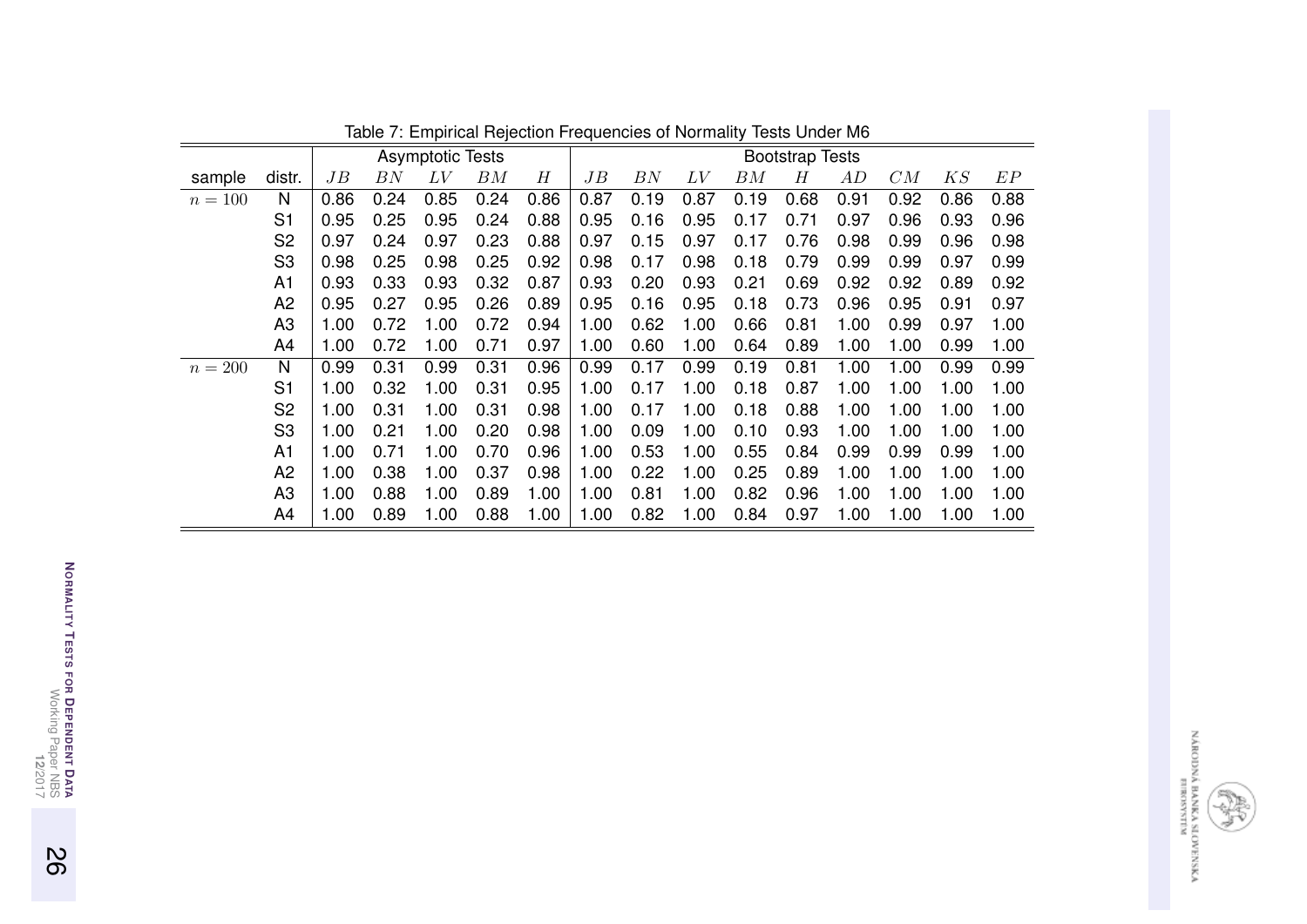|           |                |      |         | AsymptoticTests |         |      |      |      |         |      | <b>Bootstrap Tests</b> |      |      |                |      |
|-----------|----------------|------|---------|-----------------|---------|------|------|------|---------|------|------------------------|------|------|----------------|------|
| sample    | distr.         | JB   | $_{BN}$ | LV              | $_{BM}$ | H    | JB   | BN   | $_{LV}$ | BM   | Н                      | AD   | CM   | $K\mathcal{S}$ | EP   |
| $n = 100$ | N              | 0.09 | 0.09    | 0.09            | 0.10    | 0.39 | 0.07 | 0.05 | 0.11    | 0.05 | 0.21                   | 0.07 | 0.07 | 0.06           | 0.08 |
|           | S <sub>1</sub> | 0.64 | 0.11    | 0.64            | 0.11    | 0.58 | 0.67 | 0.05 | 0.66    | 0.06 | 0.36                   | 0.52 | 0.50 | 0.37           | 0.53 |
|           | S <sub>2</sub> | 0.79 | 0.14    | 0.79            | 0.14    | 0.63 | 0.80 | 0.07 | 0.80    | 0.09 | 0.44                   | 0.73 | 0.70 | 0.61           | 0.75 |
|           | S <sub>3</sub> | 0.92 | 0.17    | 0.91            | 0.16    | 0.71 | 0.92 | 0.09 | 0.92    | 0.11 | 0.56                   | 0.90 | 0.88 | 0.81           | 0.90 |
|           | A <sub>1</sub> | 0.94 | 0.76    | 0.94            | 0.75    | 0.70 | 0.95 | 0.63 | 0.95    | 0.64 | 0.51                   | 0.97 | 0.96 | 0.91           | 0.98 |
|           | A <sub>2</sub> | 0.92 | 0.29    | 0.92            | 0.29    | 0.74 | 0.92 | 0.15 | 0.92    | 0.18 | 0.55                   | 0.90 | 0.88 | 0.83           | 0.92 |
|           | A <sub>3</sub> | 1.00 | 0.91    | 1.00            | 0.90    | 0.93 | 1.00 | 0.83 | 1.00    | 0.85 | 0.82                   | 1.00 | 1.00 | 1.00           | 1.00 |
|           | A4             | 1.00 | 0.92    | 1.00            | 0.90    | 0.95 | 1.00 | 0.84 | 1.00    | 0.86 | 0.86                   | 1.00 | 1.00 | 1.00           | 1.00 |
| $n=200$   | N              | 0.16 | 0.07    | 0.16            | 0.06    | 0.62 | 0.17 | 0.02 | 0.17    | 0.02 | 0.36                   | 0.11 | 0.08 | 0.07           | 0.10 |
|           | S <sub>1</sub> | 0.90 | 0.22    | 0.90            | 0.22    | 0.78 | 0.90 | 0.08 | 0.89    | 0.10 | 0.59                   | 0.82 | 0.79 | 0.66           | 0.84 |
|           | S <sub>2</sub> | 0.97 | 0.27    | 0.97            | 0.27    | 0.84 | 0.98 | 0.12 | 0.98    | 0.14 | 0.70                   | 0.96 | 0.95 | 0.92           | 0.96 |
|           | S <sub>3</sub> | 1.00 | 0.28    | 1.00            | 0.27    | 0.93 | 1.00 | 0.11 | 1.00    | 0.13 | 0.76                   | 0.99 | 0.99 | 0.98           | 0.99 |
|           | A <sub>1</sub> | 1.00 | 0.91    | 1.00            | 0.91    | 0.89 | 1.00 | 0.83 | 1.00    | 0.83 | 0.74                   | 1.00 | 1.00 | 0.99           | 1.00 |
|           | A <sub>2</sub> | 1.00 | 0.45    | 1.00            | 0.45    | 0.90 | 0.99 | 0.28 | 0.99    | 0.30 | 0.78                   | 0.99 | 0.99 | 0.97           | 1.00 |
|           | A <sub>3</sub> | 1.00 | 0.96    | 1.00            | 0.97    | 0.98 | 1.00 | 0.93 | 1.00    | 0.94 | 0.93                   | 1.00 | 1.00 | 1.00           | 1.00 |
|           | A4             | 1.00 | 0.96    | 1.00            | 0.96    | 0.99 | 1.00 | 0.93 | 1.00    | 0.93 | 0.95                   | 1.00 | 1.00 | 1.00           | 1.00 |

Table 8: Empirical Rejection Frequencies of Normality Tests Under M7